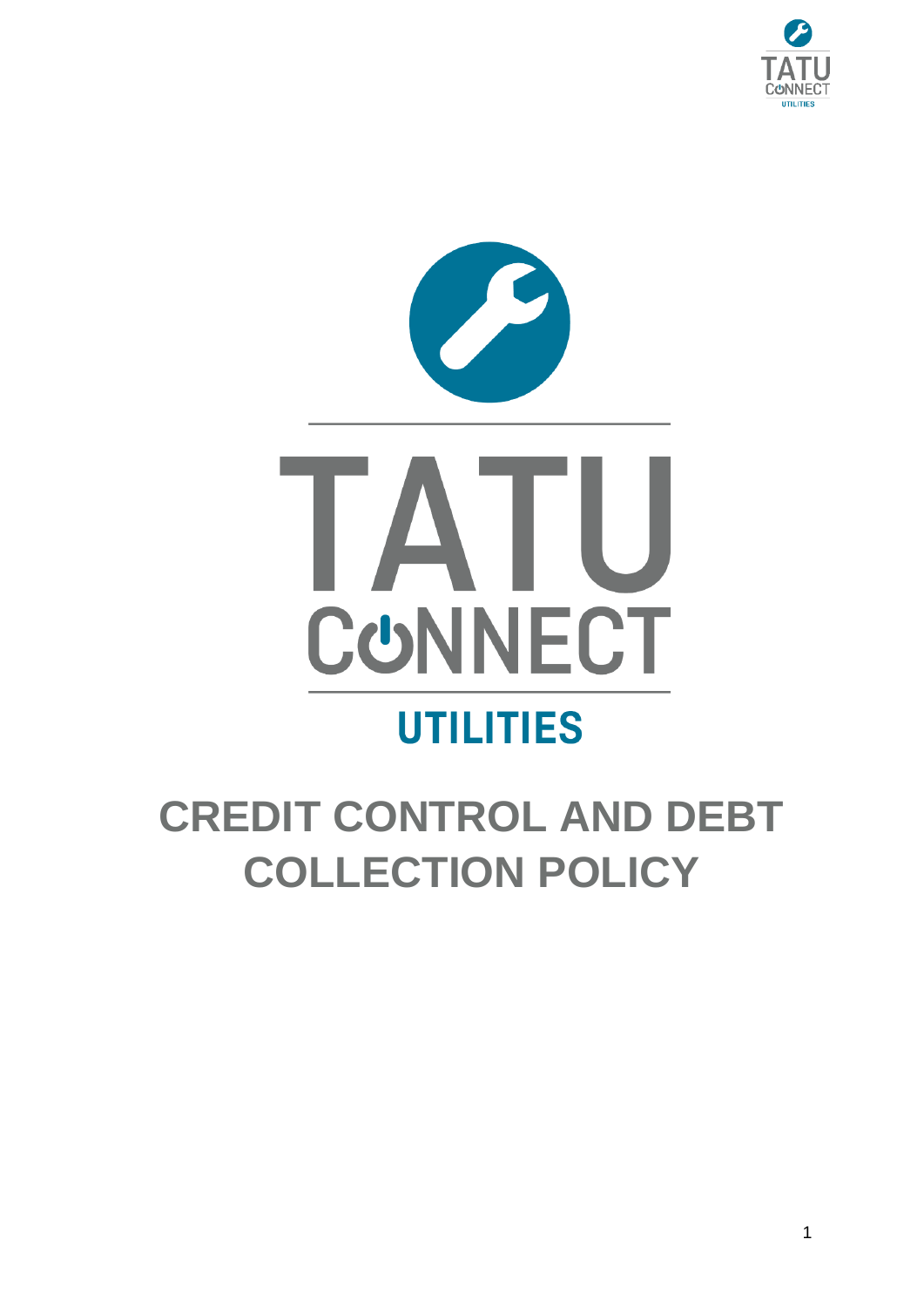

## **Preamble**

<span id="page-1-0"></span>Tatu City Limited (**"the Developer"**) is part of Rendeavour Group (**"Rendeavour"**), Africa's largest new city builder with over 30,000 acres of visionary projects in Kenya, Ghana, Nigeria, Zambia and Democratic Republic of the Congo.

The Developer has established a world-class mixed-use development on a 5,000-acre property located in Ruiru (particulars of which are more specifically described below), comprising of residential developments, industrial developments, retail developments, commercial developments, tourism facilities, social facilities, recreational facilities and natural areas together with ancillary amenities (hereinafter referred to as **"Tatu City"**).

On 18 May 2017, Tatu City was declared a Special Economic Zone pursuant to section 23 (1) of the Special Economic Zones Act No. 16 of 2015 (**"SEZ Act"**) vide Gazette Notice Number 4892 of 2017 published in the Kenya Gazette Vol. CXXI – No. 66 on 22 May 2017 (**"SEZ Declaration"**). Consequent to the SEZ Declaration and pursuant to the provisions of Section 33 (1) of the SEZ Act, the Developer is obligated to provide utilities and other services (**"Utility Services"** as more particularly defined below) in Tatu City and to charge fees for such services.

The Developer has established several legally registered business entities (**"Utility Services Entities"** as more particularly defined below) to ensure the provision of these Utility Services to all the occupiers of Tatu City and such other developments as may be established from time to time by Rendeavour in Kenya (subject to such terms and such licences as may be set down by the Competent Authority) to a standard generally acceptable in the Republic of Kenya. To this end, the Developer shall have regard to all the practical considerations and strive to ensure that the Utility Services (defined below) are provided in a financially and environmentally sustainable manner which ensures that Tatu City is a viable city.

This Policy's (as defined below) aim is to ensure that the Utility Services Entities' approach to credit control and debt collection is sensitive, transparent and is equitably applied throughout Tatu City and any other geographical area that the Utility Services Entities may be mandated to supply Utility Services and to enable the Utility Services Entities to conduct its financial affairs in an effective, economic and efficient manner by ensuring that the incidence of under collection of revenue and bad debt is minimized, its revenue base is protected and has ability to grow and that cash flow is not negatively impacted upon, thereby compromising optimal delivery of the Utility Services.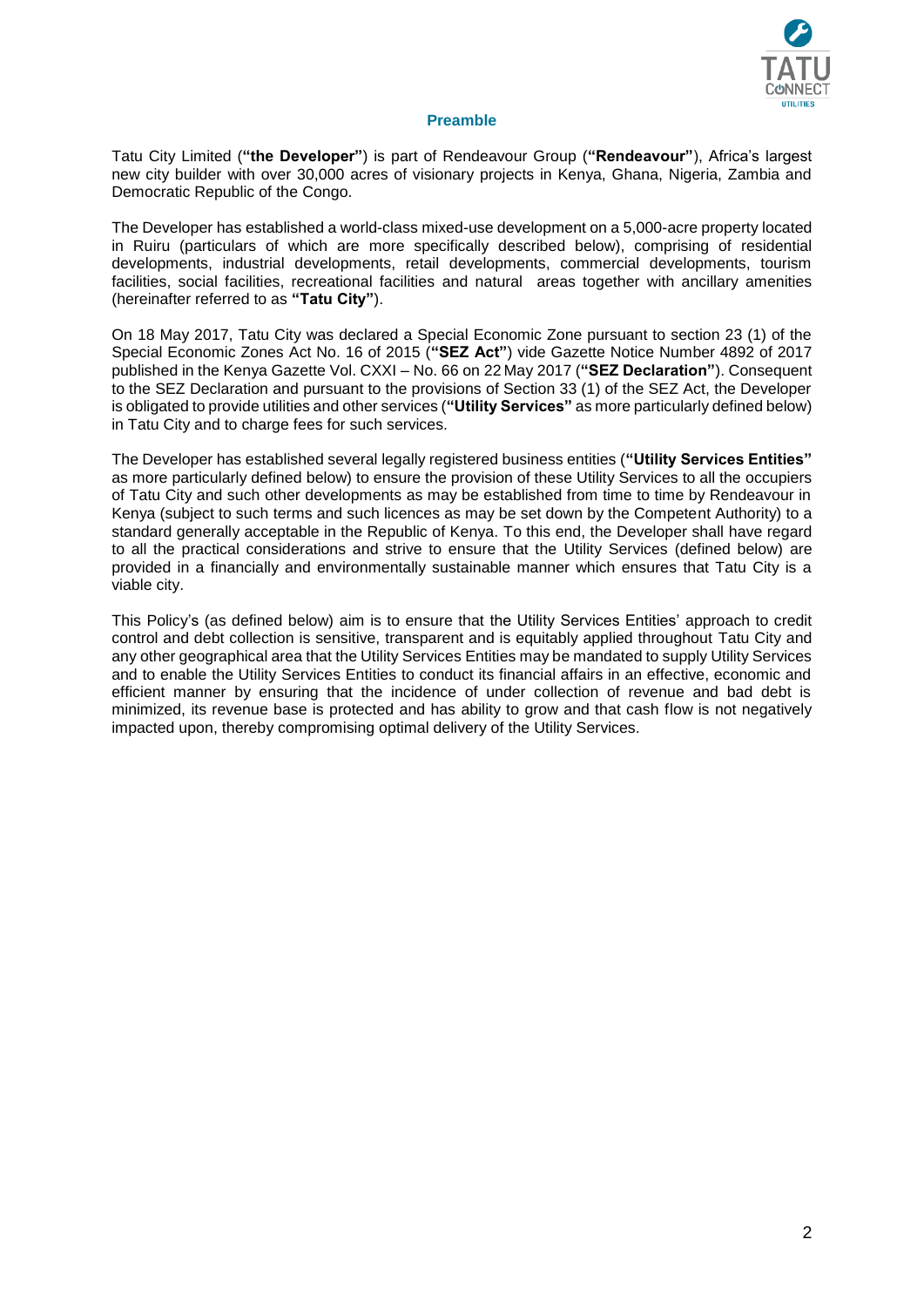

# **Contents**

| 1. |                                                                     |  |
|----|---------------------------------------------------------------------|--|
| 2. |                                                                     |  |
| 3. |                                                                     |  |
| 4. |                                                                     |  |
| 5. |                                                                     |  |
| 6. |                                                                     |  |
| 7. |                                                                     |  |
| 8. |                                                                     |  |
| 9. |                                                                     |  |
|    |                                                                     |  |
|    |                                                                     |  |
|    |                                                                     |  |
|    | 14. DISCONNECTION AND RECONNECTION OF ACCOUNTS IN ARREARS 17        |  |
|    |                                                                     |  |
|    |                                                                     |  |
|    |                                                                     |  |
|    | 18. RIGHT OF ACCESS TO PROPERTY BY THE UTILITY SERVICES ENTITIES 20 |  |
|    |                                                                     |  |
|    |                                                                     |  |
|    |                                                                     |  |
|    |                                                                     |  |
|    |                                                                     |  |
|    |                                                                     |  |
|    |                                                                     |  |
|    |                                                                     |  |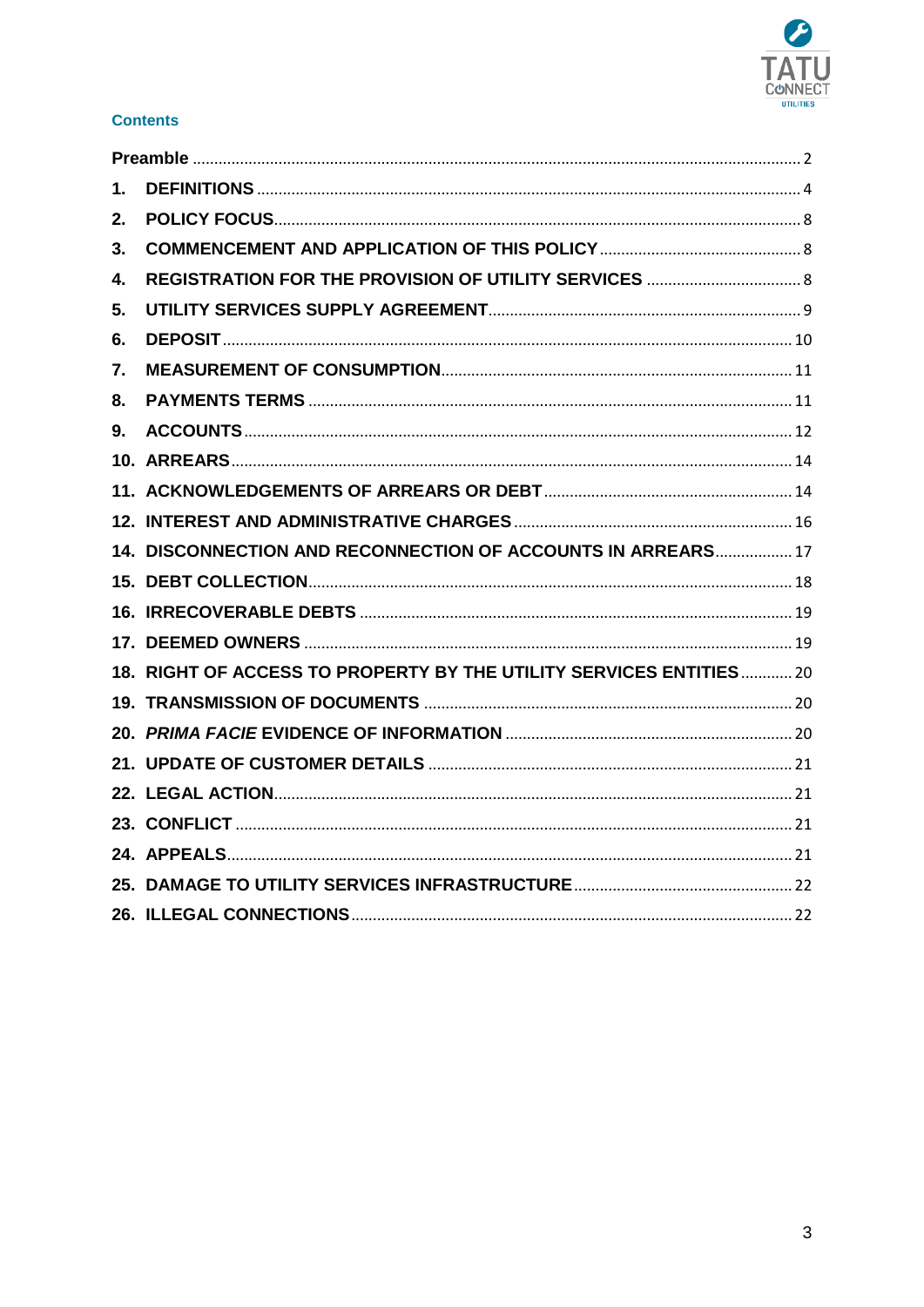

# <span id="page-3-0"></span>**1. DEFINITIONS**

- 1.1. Unless indicated to the contrary in this Policy, words contained in this Policy shall have the following meanings:
	- 1.1.1. **Account** means a written notification in the form of a statement of account in respect of a Utility Service, levies, rates, sundry charges and other charges, addressed to a Customer or other person liable for payment thereof;
	- 1.1.2. **Arrears** means any amount due and payable from a Customer which remains unpaid by its Due Date;
	- 1.1.3. **Competent Authority** means any Government Entity whether at the National or County level, having statutory or regulatory competence to promulgate rules and regulations having the force of law touching and concerning Tatu City, the Land, the Precincts and any transactions and matters contemplated in any lease *inter alia* between the Developer and the applicable Resident and **"Competent Authority"** shall be construed accordingly. For purposes of this paragraph, **"Governmental Entity"** means any national, state, relevant county authority, relevant county agencies, state corporations and other bodies, (including any sub-division, court, administrative agency, commission or other authority thereof) exercising any regulatory, taxing, importing or quasigovernmental authority;
	- 1.1.4. **Credit Arrangement** means any arrangement made by agreement between Utility Services Entities and a Customer for the payment of any Arrears in instalments. Such arrangement may take the form of an agreement or an acknowledgment of debt;
	- 1.1.5. **Collection Charges** means the charges which the Utility Service Entity is entitled to recover in terms of the respective Utility Services Supply Agreement and includes but is not limited to the administrative cost for:
		- 1.1.5.1 reminding any person of Arrears;
		- 1.1.5.2 for the termination, restriction or reinstatement of any Utility Service (to be carried out in accordance with all applicable laws) to a defaulting person;
		- 1.1.5.3 any notice rendered, sent, delivered or published to a person in terms of this Policy;
		- 1.1.5.4 any merchant fee;
		- 1.1.5.5 any legal costs incurred by the Utility Service Entity in collecting payment from the Customer; and
		- 1.1.5.6 in respect of any other charge which the Utility Service Entity concerned is by law entitled to recover.
	- 1.1.6. **Customer** means any Resident, the Developer (or any Affiliate of the Developer) with whom the Utility Service Entity has entered into a Utility Services Supply Agreement for the provision of any Utility Services to the Resident's respective Parcel;
	- 1.1.7. **Customer Care and Grievance Handling Policy** means the complaints and grievance policy promulgated by the Utility Services Entities;
	- 1.1.8. **Due Date** means the date on which an Account becomes payable, which in the case of monthly accounts is thirty (30) days from the date of the Charge. This provision shall also include the applicable date of settlement of Arrears as may be demanded by the concerned Utility Service Entity;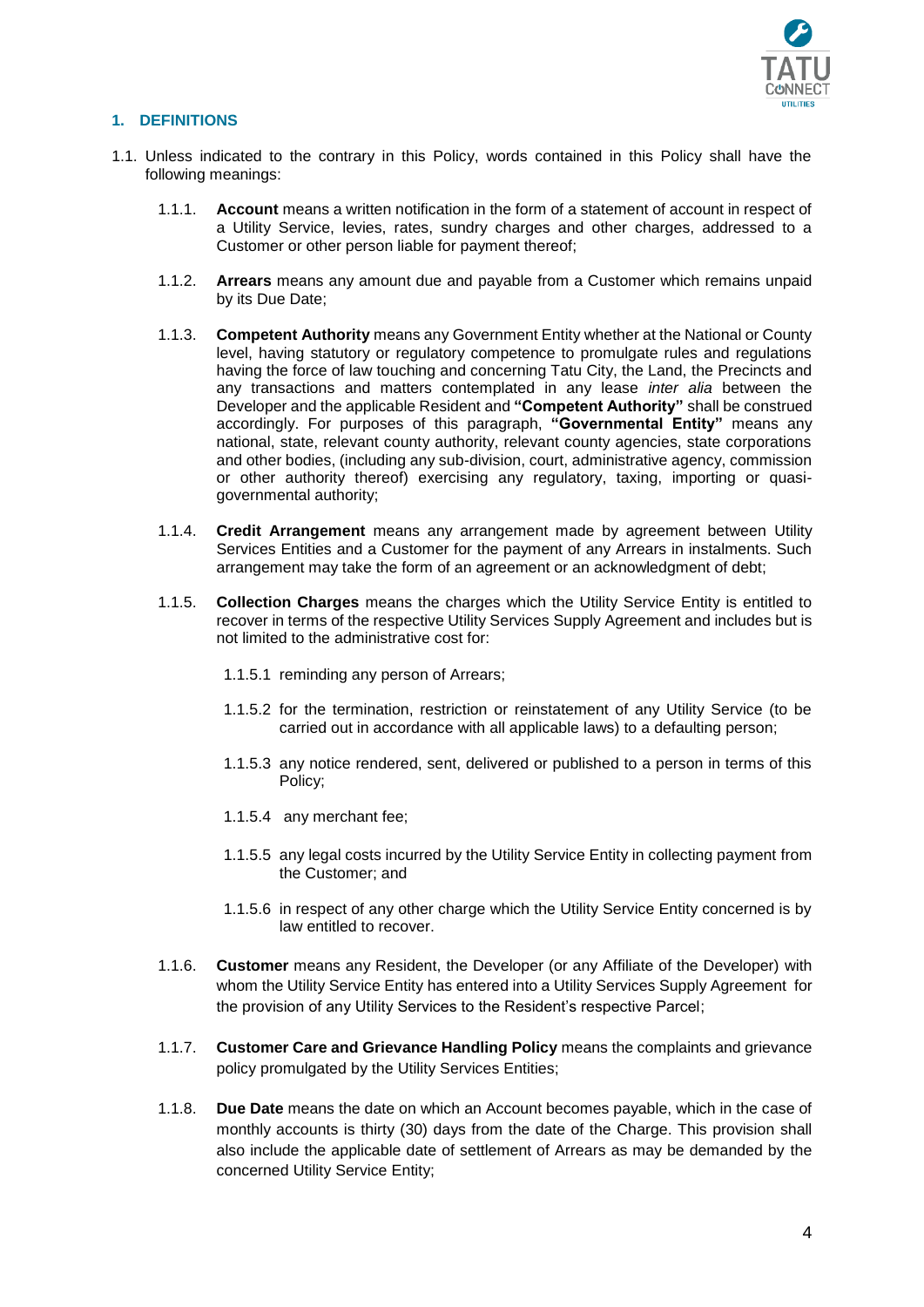

- 1.1.9. **Debt Collection** means the debt recovery process and sanctions against a Customer to be applied in the event of non-payment of Account;
- 1.1.10. **Deposit** means a monetary amount determined by the Utility Service Entity in relation to the consumption of a Utility Service and mitigation of credit risk to the Utility Service Entity, irrespective of the existence of an agreement;
- 1.1.11. **Effective Date** means 2<sup>nd</sup> June 2022;
- 1.1.12. **Environmentally Sustainable** in relation to the provision of Utility Services, means the provision of a Utility Service in a manner aimed at ensuring that:
	- 1.1.12.1. the risk of harm to the environment and to human health and safety is minimised to the extent reasonably possible under the circumstances;
	- 1.1.12.2. the potential benefits to the environment and to human health and safety are maximised to the extent reasonably possible under the circumstances; and
	- 1.1.12.3. legislation intended to protect the environment and human health and safety is complied with.
- 1.1.13. **Financially Sustainable** in relation to the provision of a Utility Service, means the provision of a Utility Service in a manner aimed at ensuring that the financing of that Utility Service from internal and external sources, including budgeted income, grants and subsidies for the Utility Service, is sufficient to cover the costs of:
	- 1.1.13.1. the initial capital expenditure required for the Utility Service;
	- 1.1.13.2. operating the Utility Service; and
	- 1.1.13.3. maintaining, repairing and replacing the physical assets used in the provision of the Utility Service;
- 1.1.14. **Full and Final Settlement** means a written agreement between the Utility Service Entity and a Customer for the clearance of any Outstanding Amounts or debts owed to Utility Service Entity by the Customer or settles any dispute between the Customer and the Utility Service Entity in relation to any Outstanding Amount or debt;
- 1.1.15. **Illegal Connection** means any connection or reconnection to a system through which Utility Services are provided, where such connection or reconnection was not authorized or approved by the Utility Services Entities;
- 1.1.16. **Land** means all that piece of land situate in the Kiambu County of the Republic of Kenya containing by measurement Nine Six Three Decimal Eight Seven (963.87) hectares or thereabouts that is to say land reference number 28867/1 comprised in a Grant dated 24 August, 2012 and registered at the Land Titles Registry in Nairobi as number I.R. 137858/1 and held by the Developer for a leasehold interest of ninety-nine (99) years from 01 November, 2008 subject to the payment of the annual rent of KES 4,387,000.00 and to the provisions of the Government Lands Act (Repealed) and to the rules for the time being in force;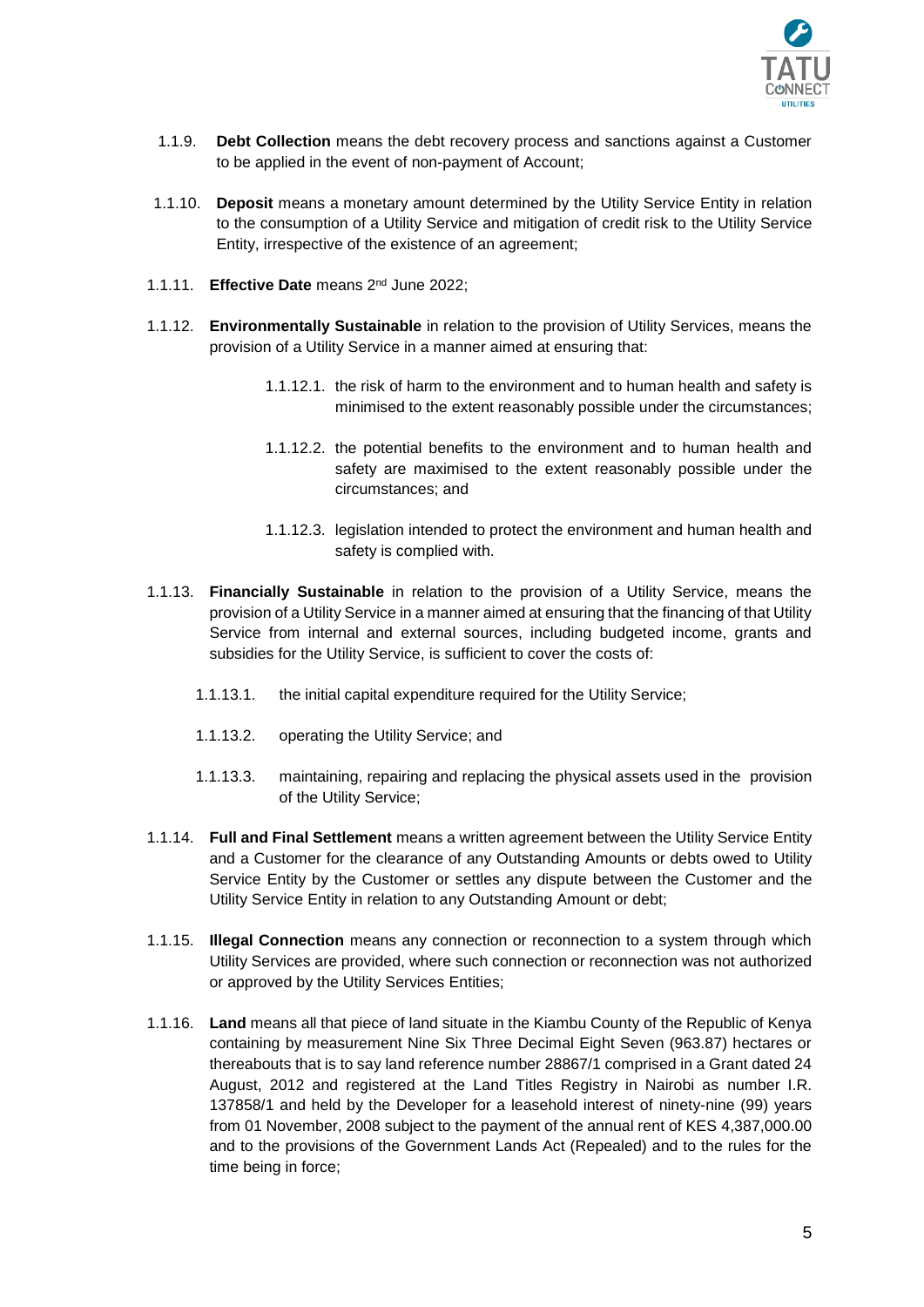

- 1.1.17. **Policy** means this Credit Control and Debt Collection Policy duly promulgated by the Utility Services Entities and which may be amended from time to time;
- 1.1.18. **Property** means a parcel of land within any Service Area which is owned or occupied by a Resident;
- <span id="page-5-0"></span>1.1.19. **Resident** means**:**
	- 1.1.18.1 a person in whose name ownership of the property is registered;
	- 1.1.18.2 a person in whose name a right in the Property is registered;
	- 1.1.18.3 a person in whose name the right over the Property is registered or to whom it was granted in terms of legislation, excluding permission to occupy;
	- 1.1.18.4 in relation to public service infrastructure means the Competent Authority which owns or controls that public service infrastructure; and
	- 1.1.18.5 this provision may include a person or an entity whom the Utility Service Entity concerned may for the purpose of this Policy regard as the owner of a property in the following cases:
		- a) trustees and beneficiaries jointly, in the case of property in a trust;
		- b) an executor or administrator, in the case of a property in a deceased estate;
		- c) a trustee or liquidator, in the case of a property in an insolvent estate or the owner of which is in liquidation;
		- d) a judicial manager or business rescue practitioner, in the case of a property in the estate of a person under judicial management or business rescue; a receiver or administrator, in the case of a person whose estate has been placed under receivership;
		- e) a person in whose favour easements and analogous rights are granted as envisaged under Section 137 of the Land Act No. 6 of 2012 and have been registered and who shall be deemed to be a joint owner together with the registered owner:
		- f) a lessee of a Property within the Service Area; and
		- g) a purchaser, in the case of a property sold by the Developer an affiliate of the Developer or a Resident duly and legally authorized to do so and of which possession was given to the Purchaser pending registration of ownership in the name of the Purchaser;
- 1.1.20. **RTGS** means the real time gross settlement funds transfer system;
- 1.1.21. **Service Area** means various parts of the Land and other geographical areas owned by Rendeavour, in Kenya, within which the Utility Service Entities shall provide Utility Services;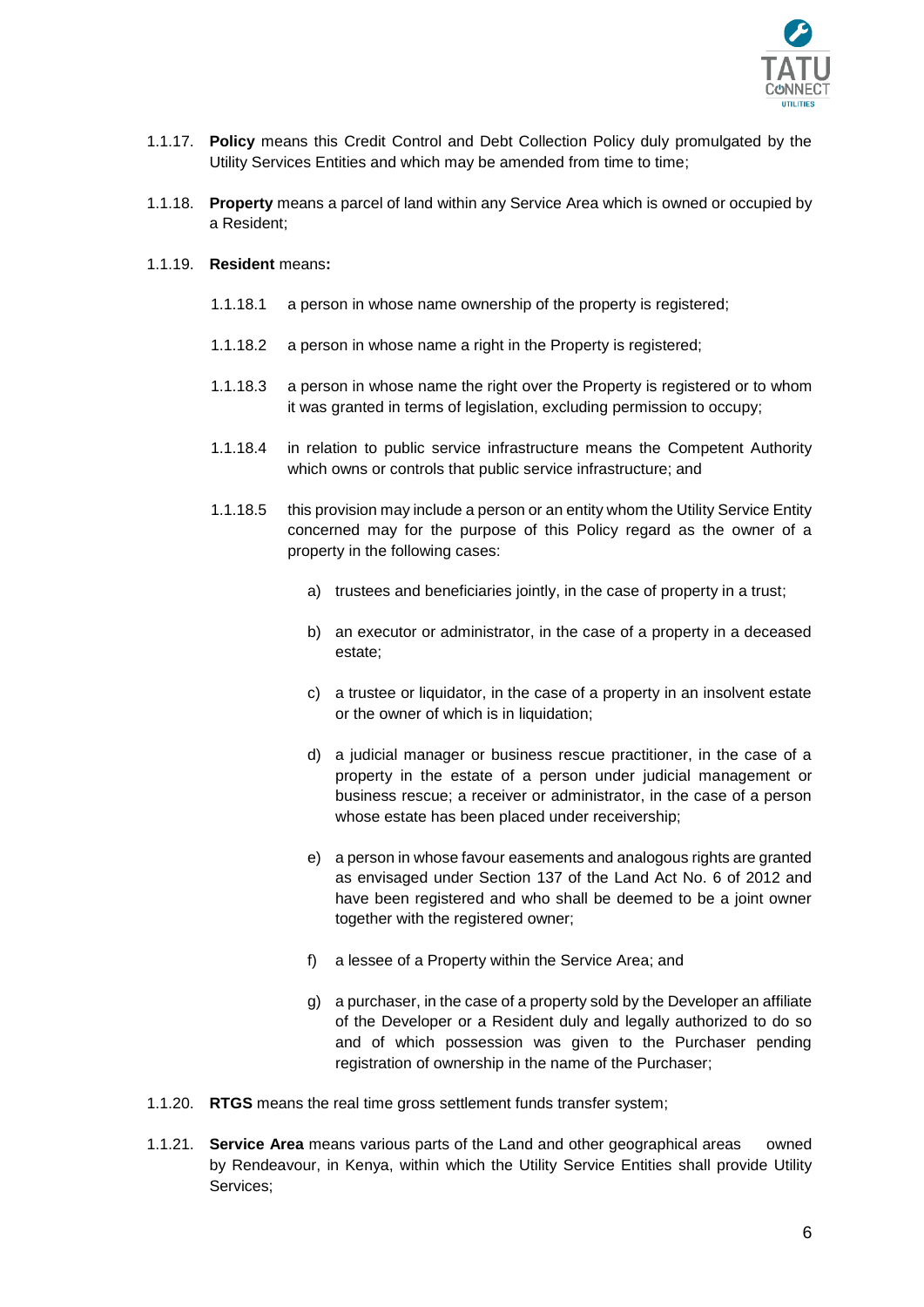

- 1.1.22. **SWIFT** means Society for Worldwide Interbank Financial Telecommunications which provides a network that enables financial institutions worldwide to send and receive information about financial transactions;
- 1.1.23. **Tariff Policy** means a policy which shall be issued or promulgated from time to time by the Utility Services Entities relating levying of tariffs;
- 1.1.24. **Tatu City Power** means Tatu City Power Company SEZ Limited, a limited liability company incorporated in the Republic of Kenya pursuant to the provisions of the Companies Act, Chapter 486 of the Laws of Kenya (now Repealed) with company number CPR/2010/36459 and now deemed to be registered under the Companies Act, No. 17 of 2015 and of Post Office Box Number 2739-00621, Nairobi, Kenya an Affiliate of the Developer, and which has been established to amongst others, supply light, heat, power and electricity to all Residents within Tatu City as end users thereof;
- 1.1.25. **Tatu City Water** means Tatu City Water and Sanitation SEZ Company Limited, a limited liability company incorporated in the Republic of Kenya pursuant to the provisions of the Companies Act, Chapter 486 of the Laws of Kenya (now Repealed) with company number CPR/2010/37604 and now deemed to be registered under the Companies Act, No. 17 of 2015 and of Post Office Box Number 2739-00621, Nairobi, Kenya an Affiliate of the Developer, and which has been established to amongst others, provide water and sewerage services to all Residents within Tatu City as end users thereof;
- 1.1.26. **Tatu Telecom** means Tatu Telecom Company SEZ Limited a limited liability company incorporated in the Republic of Kenya pursuant to the provisions of the Companies Act No. 17 of 2015, with company number PVY-XYUPEYL and of Post Office Box Number 2739-00621, Nairobi, Kenya which has been established to amongst others to provide information, technology and communication services to all Residents within Tatu City as end users thereof;
- <span id="page-6-0"></span>1.1.27. **Utility Services** shall collectively refer to the supply of and establishment, acquisition and maintenance of works for the supply and provision of, either by Utility Services Entities or by third parties through Service Supply Agreements or such other manner as the relevant Tatu City Utility Services Entity, the Developer (as the case may be) shall in its sole and absolute discretion determine, portable water, sewerage, electricity, light, heat or power and telecommunication services and the installation, maintenance, adjustment, repair, alteration, removal or replacement of apparatus which is or is to be connected thereto and the sale of any fittings, lines and appliances relating thereto subject to any written laws relating thereto and "Utility Service" shall be construed accordingly. For purposes of this sub-clause [1.1.27,](#page-6-0) Utility Services shall also include any other services, facilities and amenities that may be provided by the utility Services Entity or any Affiliate of the Developer (on behalf of the Developer) including but not limited to waste management, security services and maintenance of the common areas within Tatu City;
- 1.1.28. **Utility Services Supply Agreement** means an agreement entered into between a Customer and the applicable Utility Services Entity for the provision of a Utility Service;
- 1.1.29. **Utility Services Entities** means **Tatu City Water, Tatu City Power and Tatu Telecom and "Utility Service Entity"** shall be construed accordingly;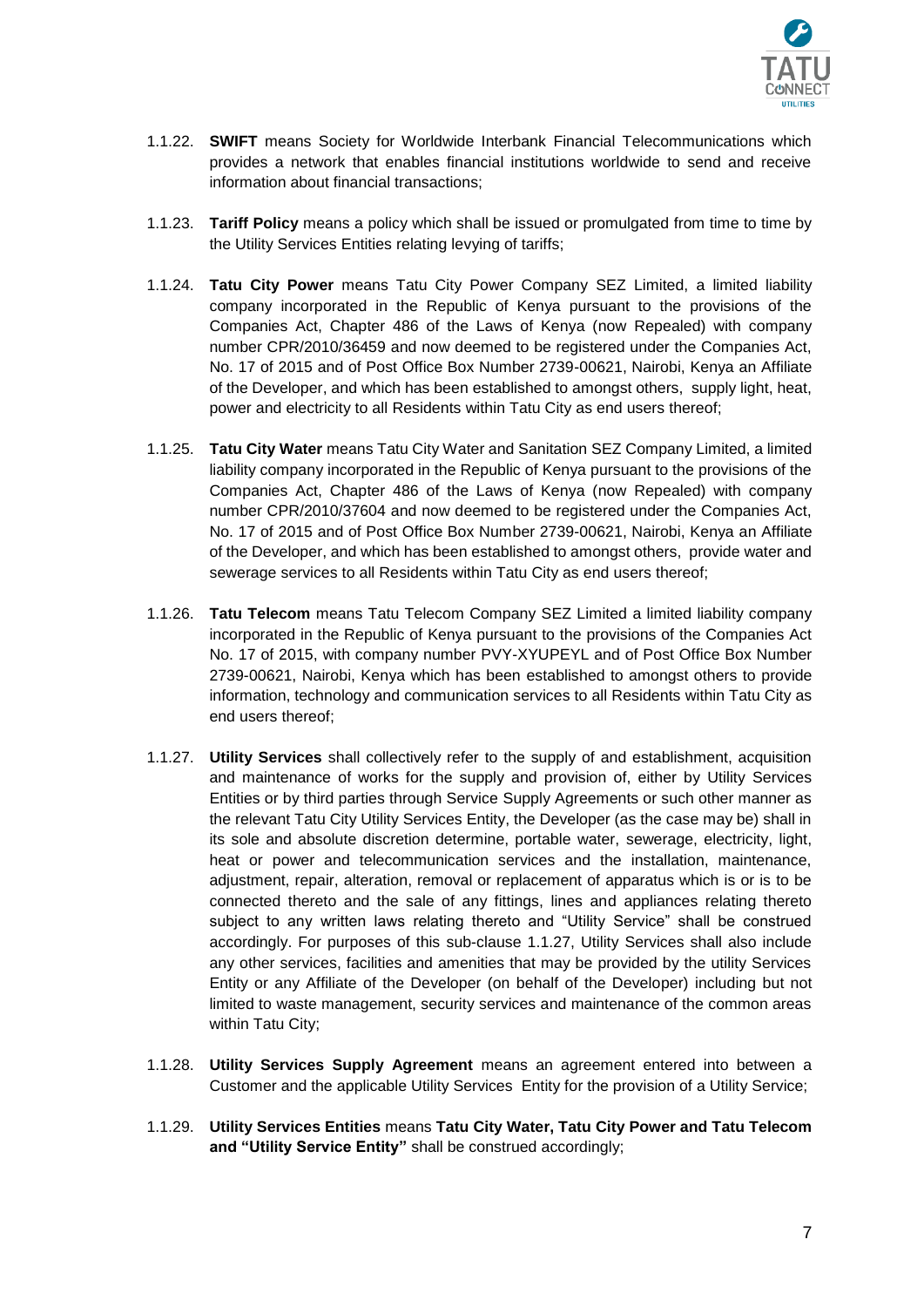

1.1.30. **Utility Services Infrastructure** means the bulk infrastructure constructed or to be constructed or installed by the Developer for the provision of utility Services within Tatu City;

# <span id="page-7-0"></span>**2. POLICY FOCUS**

- 2.1. The objects of this Policy are:
	- 2.1.1. to give effect to this Policy and its implementation and enforcement;
	- 2.1.2. procedures and mechanisms for credit and debt control and for the collection of all money due and payable for the provision of Utility Services by the applicable Utility Services Entities;
	- 2.1.3. means of implementing, adopting, maintaining and reviewing a credit control, debt collection strategy which is not in conflict with the tariff requirements set out in the Tariff Policy, any applicable law or regulations promulgated by any Competent Authority;
	- 2.1.4. to give effect to the requirements for registration of Customer/Residents for the provision of Utility Services; and
	- 2.1.5. any matters incidental thereto.
- 2.2. This Policy shall be read in conjunction with the Utility Services Supply Agreement, the lease agreement relating to the Property and any regulations promulgated by the Developer (or on behalf of the Developer) in connection with the provision of the Utility Services.

## <span id="page-7-1"></span>**3. COMMENCEMENT AND APPLICATION OF THIS POLICY**

- 3.1. This Policy shall take effect on the Effective Date.
- 3.2. This Policy applies throughout the Service Area in respect of any:
	- 3.2.1. amounts due for the provision of any Utility Service;
	- 3.2.2. amounts billed and payable to any service provider in respect of any Utility Service provided pursuant to the terms of a Utility Service Supply Agreement; and
	- 3.2.3. any other monetary amounts owing to Utility Services Entities.

## <span id="page-7-2"></span>**4. REGISTRATION FOR THE PROVISION OF UTILITY SERVICES**

- <span id="page-7-3"></span>4.1. Subject to clause [4.9,](#page-8-1) the Residents shall apply to receive the Utility Services in the prescribed form and shall comply with the application procedure determined by the Utility Service Entities for the provision of such services, which includes:
	- 4.1.1. the submission of a written application for the provision of the Utility Services on a form determined by the Utility Service Entities for that purpose;
	- 4.1.2. furnishing any information or documentation required by Utility Service Entities for the purpose of registering for the relevant Utility Service;
	- 4.1.3. entering into a Utility Services Supply Agreement with the Utility Services Entity concerned (as the case may be); and
	- 4.1.4. the payment of Collection Charges as may be demanded by the Utility Service Entity concerned.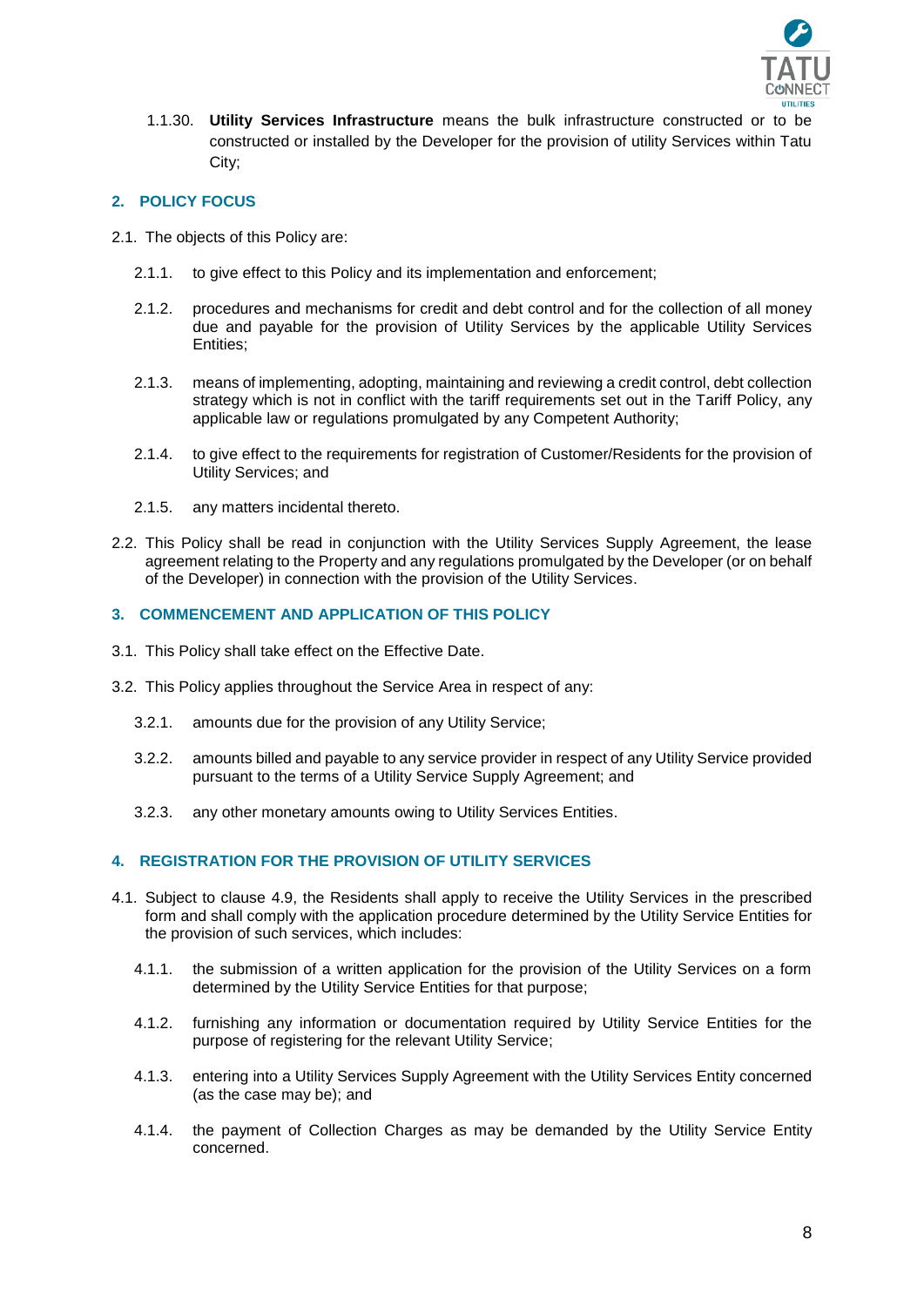

- 4.2. If an applicant is an existing Customer of the Utility Services Entities in respect of any other Utility Service on the Property in respect of which any amount is in Arrears, such applicant shall:
	- 4.2.1. pay the Arrears in full; or
	- 4.2.2. at the discretion of the Utility Services Entities, enter into a Credit Arrangement for the payment of such Arrears, before an application for a new service in terms of this Policy may be considered.
- 4.3. The Utility Services Entities will endeavour to connect Residents only for services on their Property. Such connections shall continue until the Resident vacates the Property, the Account is closed or the Utility Services Entities terminates the Utility Services Supply Agreement that is in default in terms of clause [5.3](#page-9-1) of this Policy.
- 4.4. No registrations or additions to the Customer database shall be processed until all the requirements under clause [4.1](#page-7-3) have been satisfactorily provided by the Resident applicant in each instance.
- 4.5. If there is an outstanding debt on the Property (other than historic debt incurred by a previous owner of the property) this debt shall be settled in full, or suitable Credit Arrangements shall be made by the owner of the Property, before a Resident or owner is registered for Utility Services. This section does not apply to a new owner who has taken transfer of property and applies for a Utility Service.
- 4.6. Customers who fail to register and who illegally consume Utility Services will be subjected to such administrative, civil or criminal action as may be appropriate under the applicable lease agreement relating to the Property or the applicable law.
- 4.7. Where the purpose for or extent to which any Utility Service used is changed, the onus and obligation is on the Customer or owner to advise Utility Services Entities of such change.
- 4.8. A Resident applying for a Utility Service must enter into a Utility Services Supply Agreement with Utility Services Entities in order for such Utility Service to be provided.
- <span id="page-8-1"></span>4.9. A Resident applicant may be required to provide the Utility Service Entity with personal information, as may be prescribed, for any purpose contemplated in this Policy, amongst others, all contact details (such as postal/physical/email address), proof of identification, financial information and any other relevant documentation, as may be required by the Utility Service Entity from time to time provided that the same shall be rendered confidential and may only be disclosed with the consent of the Customer or as may be prescribed by law.
- 4.10. All information furnished may be verified by the Utility Service Entity with any or all data information institutions, credit information bureau's and any financial institutions as may be deemed necessary by the Utility Service Entity in determining a person's credit worthiness or for any other reason as determined by the Utility Service Entity.
	- 4.11. The Utility Service Entity has a right to conduct a full credit check on any person who is or who will become subject to this Policy.

# <span id="page-8-0"></span>**5. UTILITY SERVICES SUPPLY AGREEMENT**

- 5.1. The Utility Service Entity (on behalf of the Developer) shall not approve an application for the provision of any Utility Service, unless the applicant signs a Utility Services Supply Agreement (on such terms and conditions to be determined by the applicable parties in the said Utility Services Supply Agreement) for that purpose accepting the terms and conditions for the provision of such Utility Service, all of which are deemed to be incorporated into this Policy.
- 5.2. The Utility Service Entity may review the terms of the Utility Services Supply Agreement to take into account: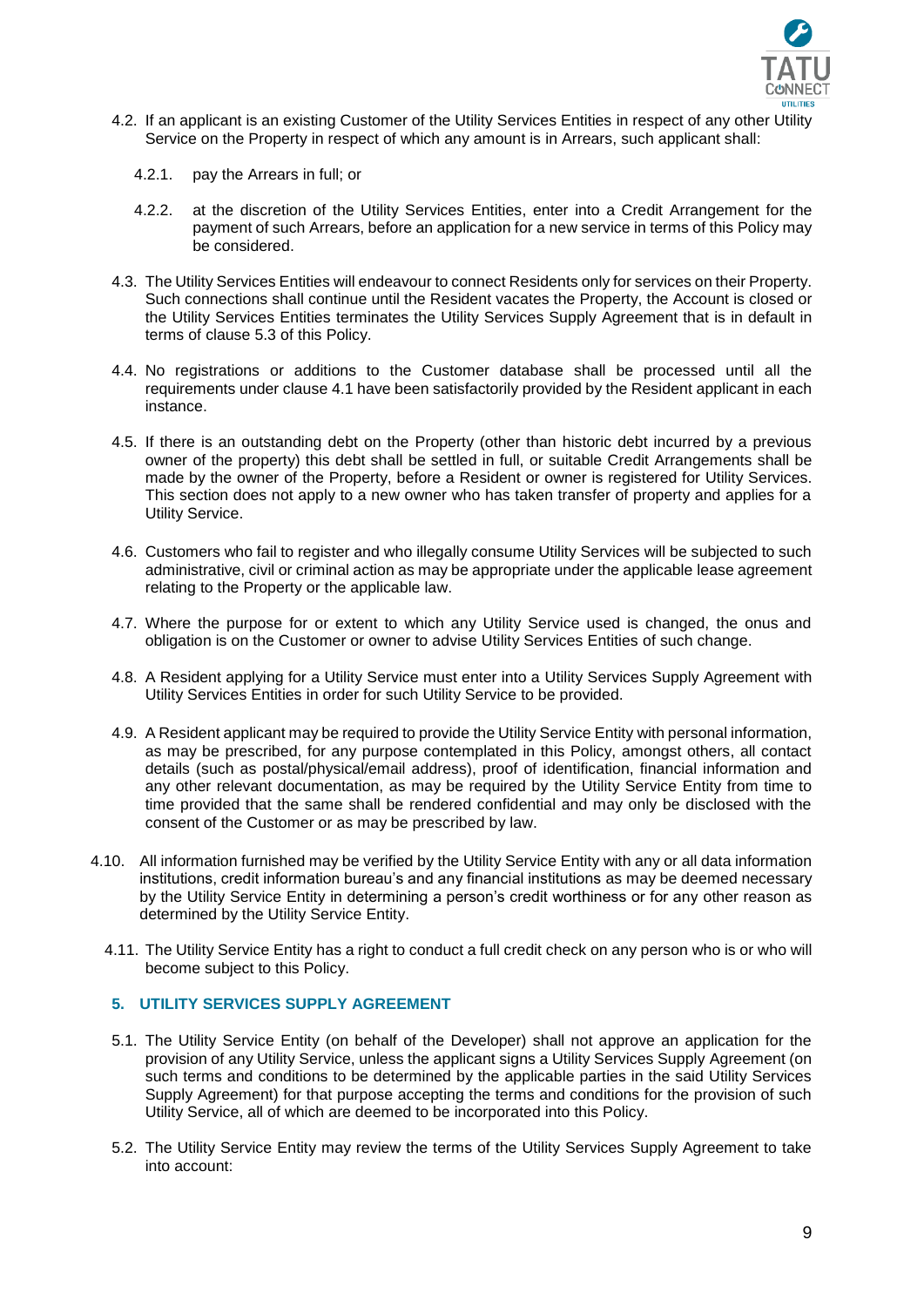

- 5.2.1. any change in law;
- 5.2.2. any change in the circumstances of the Customer;
- 5.2.3. the Financial and Environmental Sustainability (as the case may be) of the business of the Utility Services Entity;
- 5.2.4. any change in the circumstances surrounding the provision of any Utility Service by the respective Utility Service Entity, and require such customer to enter into a new service agreement with the Utility Service Entity based on the resultant changes in law or circumstances.
- <span id="page-9-1"></span>5.3. Subject to clause [11,](#page-13-2) the Utility Services Entity may terminate a Utility Services Supply Agreement if:
	- 5.3.1. a Customer has given written notice of not less than thirty (30) days to the Utility Services Entity of such Customer's intention to do so; or
	- 5.3.2. The Utility Services Entity has given written notice of not less than thirty (30) days to the Customer, if the Customer concerned has breached or failed to comply with any specific term or condition of the Utility Services Supply Agreement, and has failed to remedy such breach or rectify such failure after service on such Customer of a notice to do so in terms of clause [5.4](#page-9-2) of this Policy.
- <span id="page-9-3"></span><span id="page-9-2"></span>5.4. A written notice of compliance shall be served on a Customer or Resident:
	- 5.4.1. in order to avoid the Utility Services Supply Agreement to which the non-compliance relates being terminated in terms of clause [5.3.2;](#page-9-3) or
	- 5.4.2. where there has been a breach of a provision of this Policy and the Utility Services Entity is of the opinion that it is necessary to serve such notice.

## <span id="page-9-0"></span>**6. DEPOSIT**

- 6.1. The payment of the Deposit is payable in advance unless otherwise provided by the Utility Services Entity, is subject to the criteria determined by the Utility Services Entity and is due and payable at:
	- 6.1.1. the time of application for the Utility Service; and
	- 6.1.2. any other time deemed necessary by the Utility Services Entity.
- 6.2. The Customer shall pay a Deposit on each Utility Service provided by the applicable Utility Services Entity.
- 6.3. The Utility Services Entity may in its sole discretion by due written notice of at least thirty (30) days to a Customer, require a Customer to increase the Deposit furnished to the Utility Services Entity.
- 6.4. No interest on cash Deposits held by the Utility Services Entities shall accrue to the Customer.
- 6.5. No Deposit will be raised on a Property where there is no consumption, however, an availability fee (to be determined by the Utility Services Entity in its sole discretion) shall be charged.
- 6.6. If a Customer is in Arrears, the Deposit may, upon due notice, be increased.
- <span id="page-9-4"></span>6.7. Notwithstanding receipts for different Utility Services, Deposits payable to the Utility Services Entities shall be paid in advance. Notwithstanding the terms of this clause [6.7,](#page-9-4) the Utility Services Entity may at its sole and absolute discretion accept any bank guarantee deemed satisfactory provided that this provision shall only be allowed to bulk Utility Services Users in lieu of Deposits.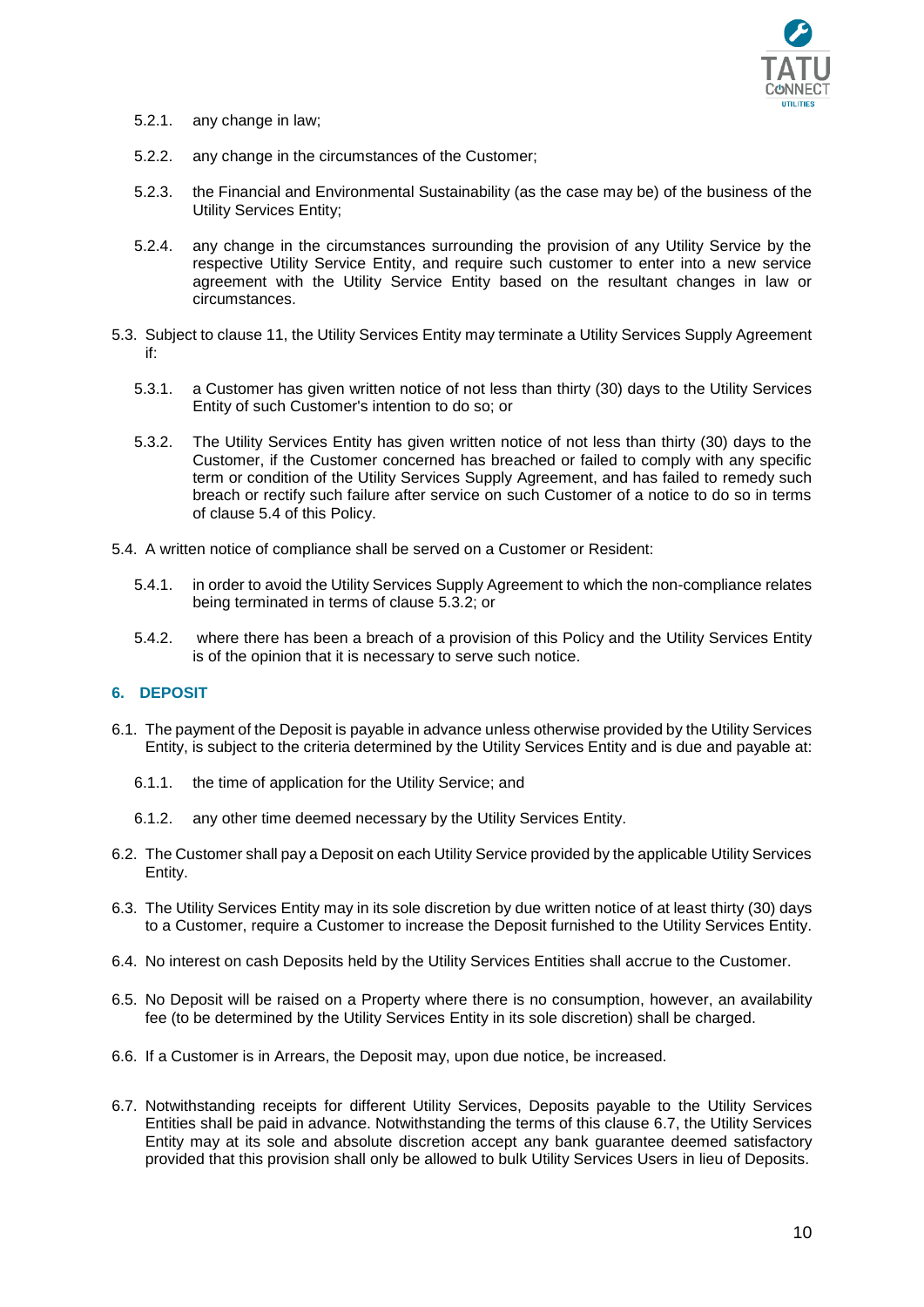

## **6.8. Review of Deposits**

- 6.8.1. If the Customer poses a credit risk, the value of the original Deposit paid may be reviewed from time to time by the Utility Services Entity in line with the applicable laws.
- 6.8.2. The Deposit on an account shall be reviewed when:
	- a) the Account is paid after the Due Date;
	- b) payment by negotiable instrument or direct debit is dishonoured; or
	- c) there is increased consumption of the Utility Services.
- 6.9. The Utility Services Entity may increase the Deposit payable by a Customer by up to twelve (12) months' average usage.
- 6.10. The Deposits on all accounts may be adjusted on a pro rata basis based on approved tariff adjustments by the Utility Service Entity or further based on the adjusted bulk consumption levies and charges as may be advanced from time to time by the bulk supplier of Utility Services being Kenya Power and Lighting Company Plc, Ruiru-Juja Water and Sewerage Company Limited or any other external service provider contracted to provide any Utility Service on behalf of any of the Utility Services Entities.

## <span id="page-10-0"></span>**7. MEASUREMENT OF CONSUMPTION**

- <span id="page-10-2"></span>7.1. The Utility Services Entities shall conduct or cause to be conducted an accurate measurement of the Utility Services consumed at intervals determined by the Utility Services Entities: Provided that nothing in this clause [7.1](#page-10-2) prevents the Utility Services Entities from making an estimate of the consumption of Utility Services for any relevant period if:
	- 7.1.1. the reading of the meter could not be obtained in respect of the period in question;
	- 7.1.2. no meter has been installed to measure the consumption on the Property concerned; or
	- 7.1.3. as a result of an illegal connection, a reading could not be obtained.
- 7.2. Irrespective of the amount due for the consumption of Utility Services being based on measured or estimated consumption, the Customer concerned remains liable for the payment of the amount due in respect thereof.
- 7.3. A registered owner of a Property remains liable to monitor his /her Property as well as meter readings even if all Utility Services (specifically electricity or water services) have been disconnected. Accordingly, when any Utility Service consumption is recorded on a Property during a period for which there is no registered Customer against whom a bill can be raised, the relevant charges for the Utility Services shall be raised against the registered owner on his or her bill. Furthermore, the Utility Services Entity has the right (but not the obligation) to remove relevant Utility Services Infrastructure (and other components) at the cadastral boundary of the Property to ensure that ongoing Utility Services consumption, is terminated.

## <span id="page-10-1"></span>**8. PAYMENTS TERMS**

- 8.1. The Utility Services Entity will endeavour to establish a payment network to ensure that wherever practically possible, Customers have access to a payment site within a reasonable distance of their Property.
- <span id="page-10-5"></span><span id="page-10-4"></span><span id="page-10-3"></span>8.2. The Utility Services Entity shall accept payment under the following circumstances:
	- 8.2.1. payment by cheque provided it is a bank cheque in all instances;
	- 8.2.2. payment via electronic funds transfer (EFT) or cash for settlement of final accounts;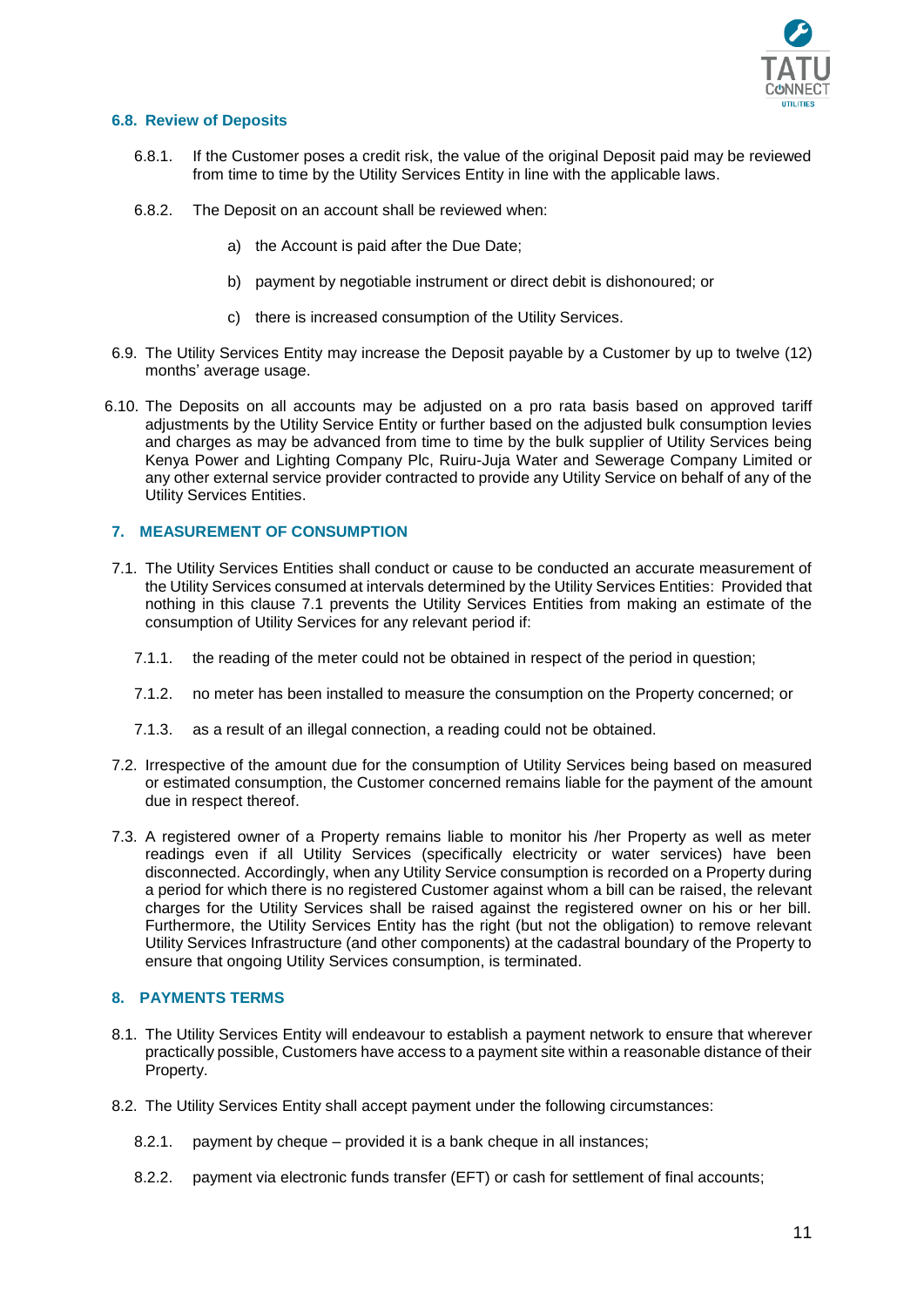

- 8.2.3. subject to clause [8.2.1](#page-10-3) and [8.2.2](#page-10-4) above, the following payment methods are also available:
	- 8.2.3.1. RTGS or SWIFT;
	- 8.2.3.2. mobile money;
	- 8.2.3.3. internet transfers;
	- 8.2.3.4. third party collectors appointed from time to time by the Utility Service Entity;
	- 8.2.3.5. direct debit; and
	- 8.2.3.6. debit order payments.
- 8.3. All reconnection requests where any Utility Service have been disconnected will only be actioned once payments have been cleared and or receipted to the respective Customer's consumer accounts.
- 8.4. Where any direct debit or payment made to the Utility Services Entity or an authorised official is later dishonoured by the bank, the Utility Services Entity or its authorised official:
	- 8.4.1. will recover the bank charges incurred relating to that dishonoured payment against the account of the Customer whose payment is due;
	- 8.4.2. may regard such an event as default on payment and the account shall be dealt with as an arrear account; and
	- 8.4.3. reserves the right to take legal action for recovery of arrears.
- 8.5. In the event that a Customer requests Utility Services Entities to refund any payments made in excess, the Customer shall bear all the administrative charges associated with the refund including any bank charges that may be incurred by the Utility Services Entity.
- 8.6. Notwithstanding the provisions of clause [8.2](#page-10-5) of this Policy, the Utility Services Entity (on behalf of the Developer) may determine such other methods of payment from time to time so long as such method is determined to be Financially Sustainable.
- 8.7. Where a Customer signs a Credit Arrangement with the Utility Services Entity, payment shall, as far as possible, only be accepted via a direct debit procedure.

# <span id="page-11-0"></span>**9. ACCOUNTS**

## **9.1. General Provisions**

- 9.1.1. The Utility Services Entities shall maintain proper and accurate Accounts which shall be rendered and administered by it in accordance with this Policy and other applicable law.
- 9.1.2. Failure by the Utility Services Entities to render an Account does not relieve a Customer of an obligation to pay any amount due by such Customer in terms of this Policy.
- 9.1.3. The Utility Services Entity may:
	- 9.1.3.1 credit any payment by such Customer against any of its Account; or
	- 9.1.3.2 Implement any of the debt collection and credit control measures provided for in this Policy in relation to any Arrears on any of the Accounts.
- 9.1.4. Any amount paid by a Customer may, at the sole discretion of the Utility Services Entity, be appropriated to the oldest outstanding amount or debt of the concerned Customer.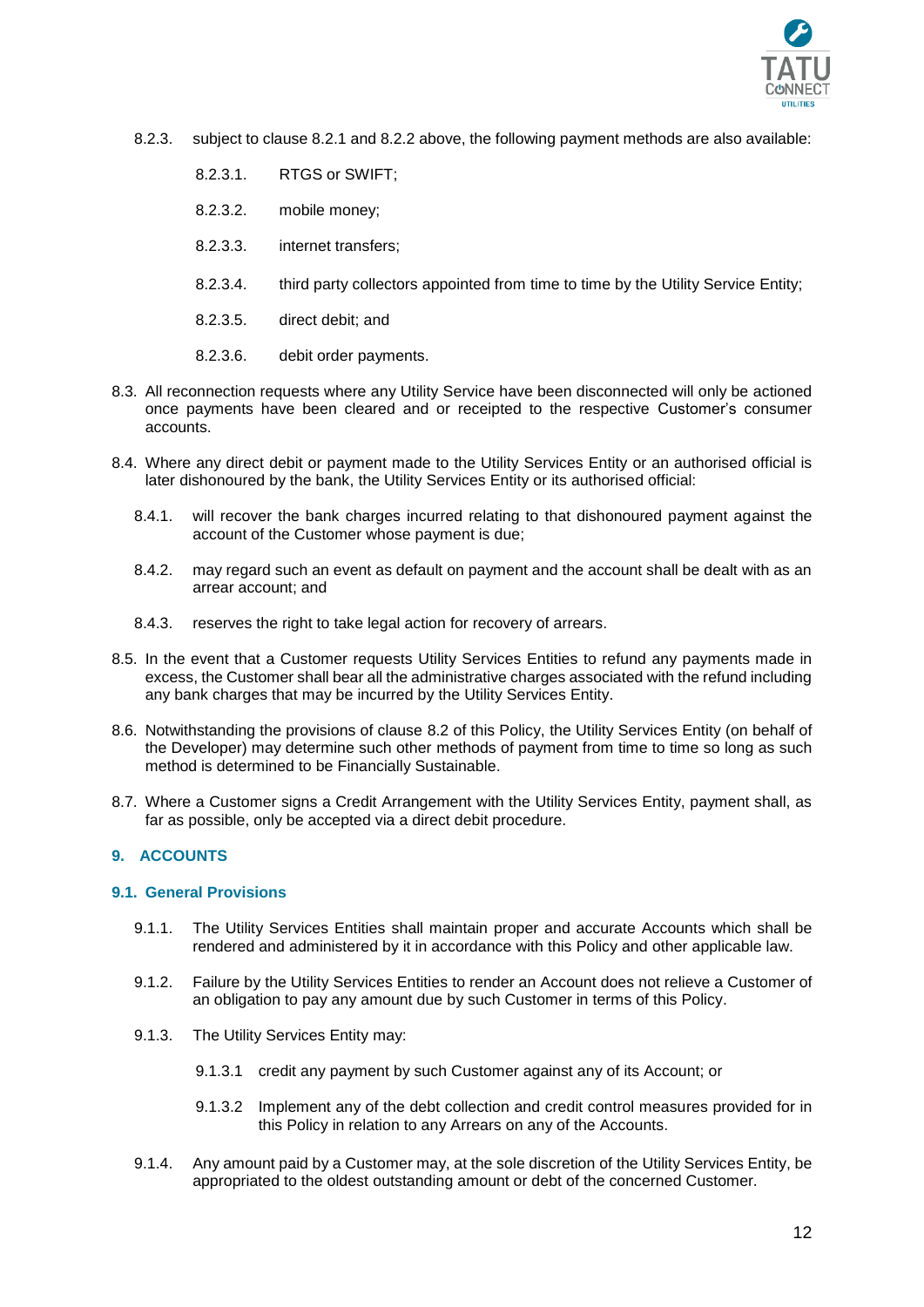

- 9.1.5. Any amount paid by a Customer in excess of an existing debt may be:
	- 9.1.5.1. Held in credit for the Customer in anticipation of future rates and fees for Utility Services without any interest accruing on such amount; or
	- 9.1.5.2. Refunded either as a whole or a portion thereof to the Customer concerned, subject to the right of the Utility Services Entities to withhold payment until it is satisfied that payment of such refund is not in contravention of any law.
- <span id="page-12-0"></span>9.1.6. Should the Utility Services Entity become aware that the Customer has since vacated any premises supplied as his or her address in terms of this Policy, the Utility Services Entity shall, after deducting any outstanding amounts due to it from the deposit of such Customer, place the balance thereof in an account retained for such Customer for a period of time determined in this Policy from the date on which the Customer's disappearance became known to the Utility Services Entity.
- 9.1.7. After the expiry of the period mentioned in clause [9.1.6,](#page-12-0) the balance of the deposit, shall be forfeited to the Utility Services Entity, unless the Utility Services Entity is not satisfied that this is just and equitable to do so.

## **9.2. Account Management**

- 9.2.1. For the purpose of delivery of notices, Accounts and/or any other document, a Customer may register for another mode of transmission other than as set out in clause [21.](#page-20-0) In the case of multiple-ownership, the Account will be delivered to any one of the owners.
- 9.2.2. A failure to receive or accept Accounts does not relieve a Customer of the obligation to pay any amount due. The onus is on the Customer to make every effort to obtain a copy of the Account, or establish the amount payable for payment.
- 9.2.3. The Utility Services Entity or an authorised official shall, if administratively possible, issue a duplicate Account to a Customer on request.
- 9.2.4. A request for a reconciliation of any Account shall be processed after payment of a prescribed fee.
- 9.2.5. There is no obligation on the Utility Services Entity and/or the Utility Service Entities to provide records older than the requisite period under the applicable law (relating to the concerned Utility Service) from the date such records are requested.
- 9.2.6. Accounts may reflect actual or estimated charges.

#### **9.3. Account Information**

- 9.3.1. Without limiting the amount of information which may be included by the Utilities Services Entity in a Customer's Account, any account rendered by the Utilities Services Entity to a Customer shall contain at least the following information:
	- a) the consumption or estimated consumption as determined for the relevant consumption period;
	- b) the period to which the consumption or estimated consumption relates;
	- c) the amount due based on the consumption or estimated consumption;
	- d) the amount due for any other Utility Service;
	- e) the amount due for any sundry charge;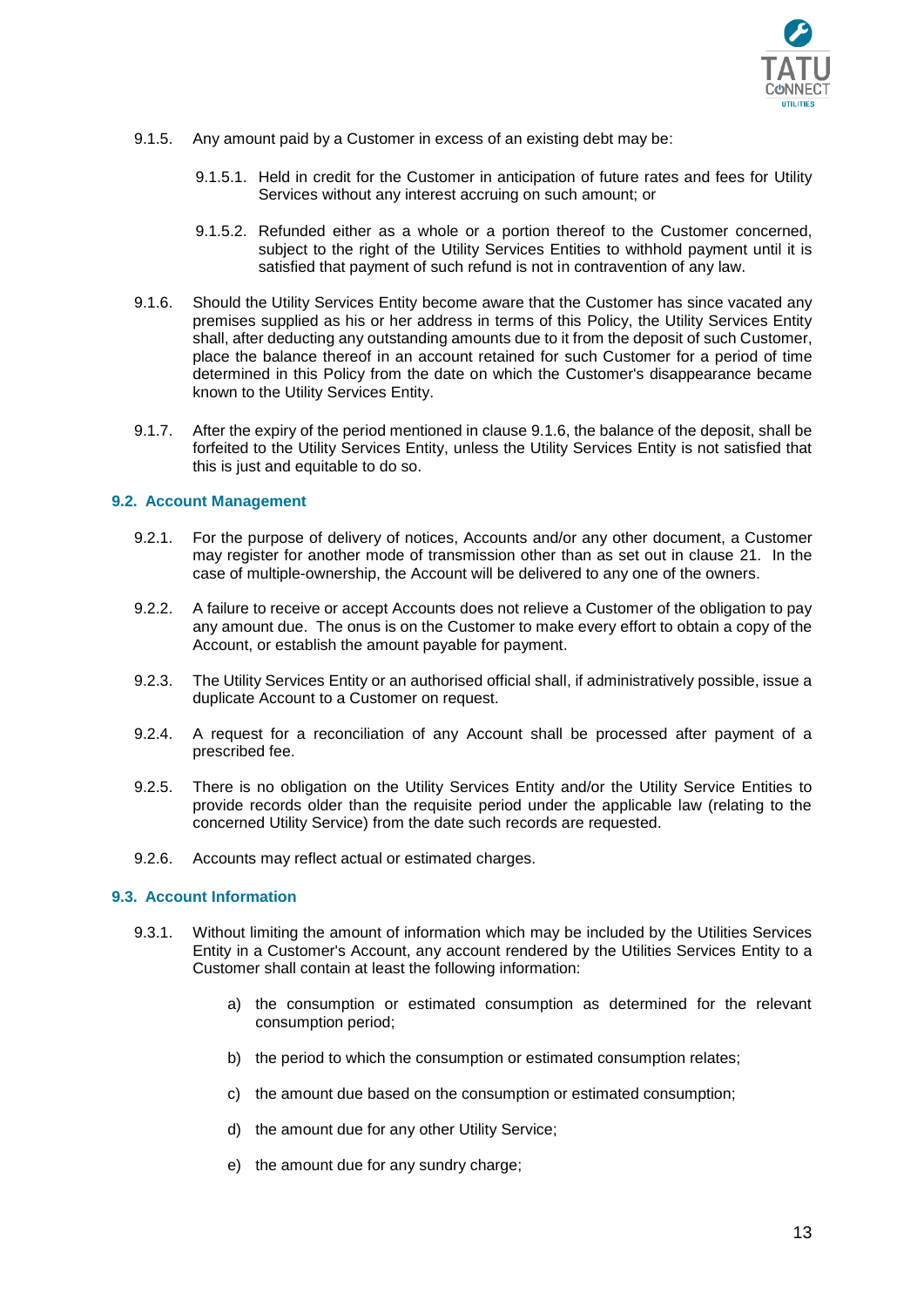

- f) the Arrears, if any;
- g) the interest payable on any Arrears, if any;
- h) collection charges insofar as they may be relevant;
- i) the final date for payment; and
- j) the methods, places and approved agents where payments may be made.

### 9.4. **Account Administration and Monitoring**

- 9.4.1. The Utility Services Entities shall, subject to clause [8,](#page-10-1) implement reasonable measures to ensure:
	- a) accurate metering of consumption at fixed intervals;
	- b) limited delay between service connection and the first and subsequent rendering of Accounts;
	- c) accurate and up-to-date information contained in Accounts rendered;
	- d) accurate monthly Accounts with the application of the appropriate and correct prescribed fees, rates and other related amounts due;
	- e) timely dispatch of Accounts to the correct address furnished by a Customer;
	- f) adequate provision and the efficient operation of facilities for payment throughout the Service Area;
	- g) where necessary, the appointment of agents to accept payments on behalf of the Utility Services Entities; and
	- h) appropriate and reasonable hours of business in order to facilitate payments by the Customers.

## <span id="page-13-0"></span>**10. ARREARS**

- 10.1. It is the responsibility of the Customer to ensure that his or her Account is paid timeously and that such account does not fall into arrears.
- 10.2. Any amounts due for Utilities Services are a charge upon the Property, and the Developer and/or the Utility Services Entity concerned may take such lawful action as they deem necessary to secure payment of any amounts due.
- 10.3. Where the Property receiving any Utility Service is owned by more than one person, each owner shall be jointly and severally liable. Payment of an Outstanding Amount or debt by one of the owners shall absolve the other of the concerned debt.
- 10.4. Where the exact amount due has not been paid in full, any lesser amount tendered and receipted, shall not be in Full and Final Settlement of such an Account, except when duly accepted in terms of a delegated authority.
- 10.5. The authorised representative of the Utility Services Entity must be consulted on any settlement, out of court or otherwise, that has a budgetary implication on the Utility Services Entity.

# <span id="page-13-2"></span><span id="page-13-1"></span>**11. ACKNOWLEDGEMENTS OF ARREARS OR DEBT**

<span id="page-13-3"></span>11.1. Any Customer who is indebted to the Utility Services Entities may be required to sign a written acknowledgement of debt on a form determined by the Utility Services Entity for that purpose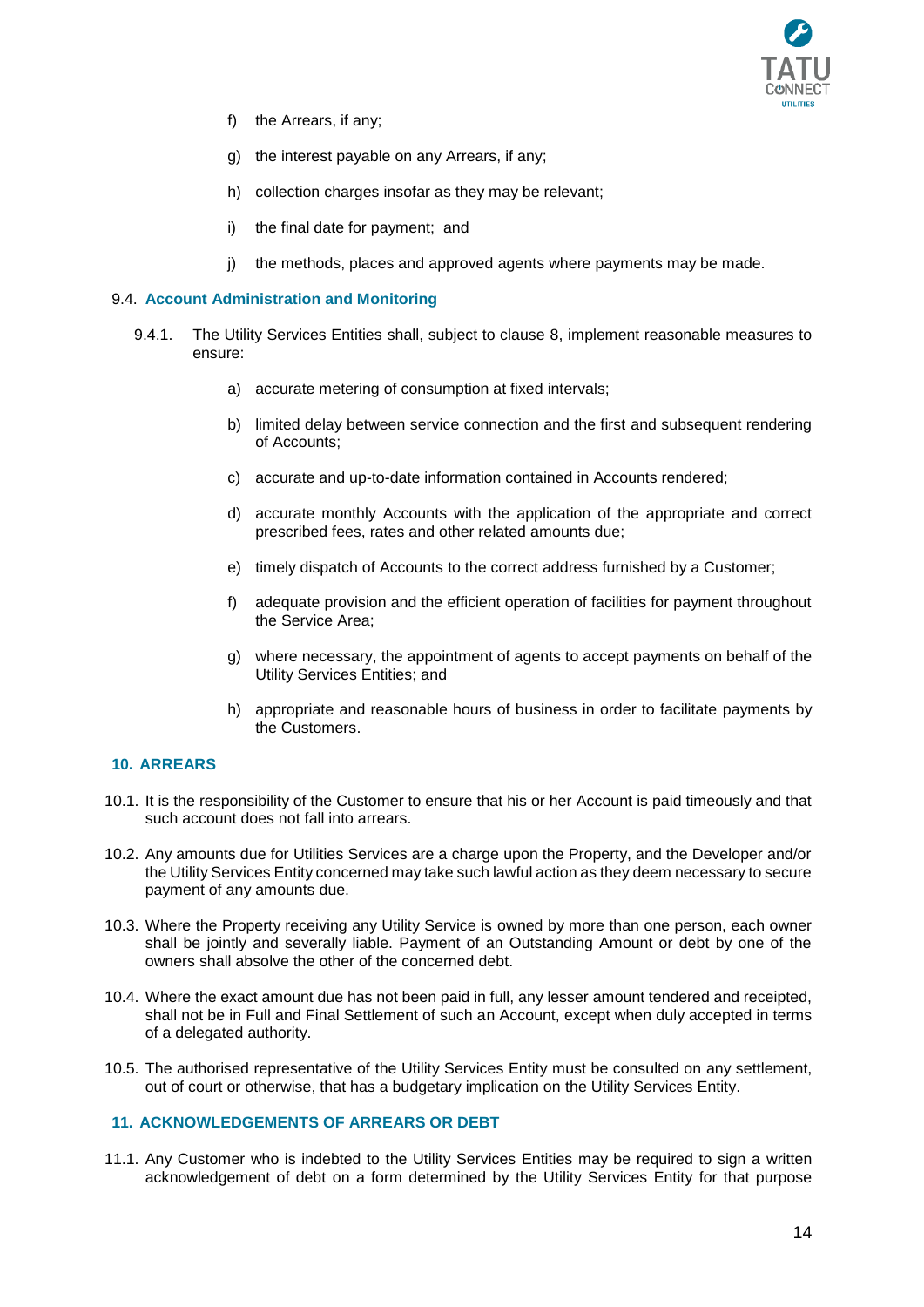

setting out the terms which are agreeable to the Utility Services Entity for the recovery of such debt.

- 11.2. If the amount payable by a Customer in terms of an acknowledgement of debt contemplated in clause [11.1](#page-13-3) is payable in instalments, any payment received shall be allocated in reduction of the debt of such Customer in the order determined in this Policy, notwithstanding any instruction to the contrary by the Customer concerned.
- 11.3. A Customer may be required to arrange a debit order for the payment of Arrears and Collection Charges in respect of which an acknowledgement of debt contemplated in clause [11.1](#page-13-3) has been signed by the person concerned.
- 11.4. Subject to clause [11.5,](#page-14-0) no acknowledgement of debt may provide for payment over a period longer than twenty-four (24) months at the Utility Service Entity's sole and absolute discretion.
- <span id="page-14-0"></span>11.5. (a) An acknowledgement of debt providing for payment over a period in excess of twenty-four (24) months, may be accepted by the Utility Services Entity in terms of delegated authority, if special circumstances which the Customer could not reasonably have prevented or avoided, prevail and which, in the opinion of the authorised representative of the Utility Services Entity, warrant a longer period of payment; and (b) documentary proof of any special circumstances as contemplated in claus[e11.5](#page-14-0) (a) shall be furnished by a person on request by the Utility Services Entity.
- 11.6. The Utility Services Entity shall, in exercising its discretion in terms of clause [11.5,](#page-14-0) take into consideration a Customer's:
	- 11.6.1. credit record;
	- 11.6.2. consumption of Utility Services;
	- 11.6.3. ability to afford the proposed instalments, taking into account the Customer's financial situation;
	- 11.6.4. level of service;
	- 11.6.5. previous breaches of agreements for the payment of Arrears and Collection Charges in instalments; and
	- 11.6.6. any other relevant factors.
	- 11.7. If a person fails to comply with the terms of an acknowledgement of debt contemplated in clause [11.1](#page-13-3) the total outstanding amount, including the Arrears, any interest thereon, Collection Charges, and payment of a higher deposit if required by the Utility Services Entities, will immediately become due and payable, and the additional higher deposit, if so required, shall be provided, without further notice.
	- 11.8. If a person fails to comply with the terms of an acknowledgement of debt contemplated in clause [11.1](#page-13-3) that was signed after receipt of a disconnection notice for any Utility Service, the Utility Service concerned may be disconnected without further notice, in addition to any other action taken against or which may be taken by the Utility Services Entities against the person concerned.
	- 11.9. The Utility Services Entities may not grant or accept an acknowledgement of debt by a Customer if:
		- 11.9.1. that Customer has failed to honour a previous acknowledgement of debt for the payment of Arrears to the Utility Services Entities, unless the authorised representative decides otherwise on good cause shown;
		- 11.9.2. Arrears have arisen due to dishonoured cheques or direct debit reversals;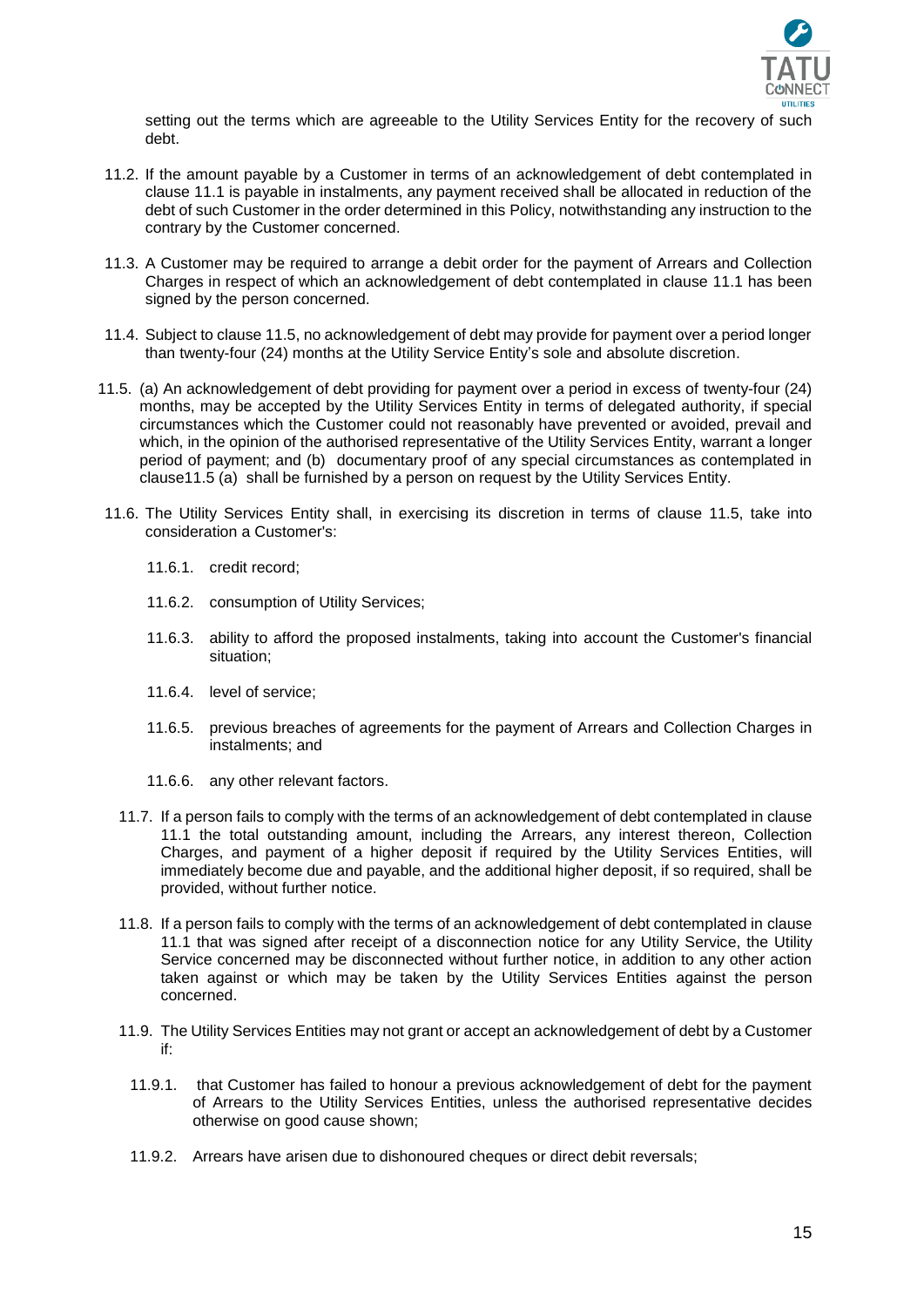

- 11.9.3. instances of repeated illegal connections have been identified;
- 11.9.4. Utility Service connections have been removed; or
- 11.9.5. any other relevant factor exists as provided for in this Policy.
- 11.10. Once an acknowledgement of debt as contemplated in clause [11.1](#page-13-3) is signed, the amount in Arrears shall be reflected as a current amount.
- <span id="page-15-1"></span>11.11. Any transfer of the Property shall be subject to and conditional upon full settlement of any outstanding amount due to the Utility Services Entities and the Developer shall be entitled to withhold any consent required for the transfer of the concerned Property in the event the provisions of this clause [11.11](#page-15-1) have not been complied with the Property owner.

### <span id="page-15-0"></span>**12. INTEREST AND ADMINISTRATIVE CHARGES**

- 12.1. Interest charges shall be raised on Arrears which appear on the Accounts.
- 12.2. The rate of interest raised on Arrears shall be set out in the respective Utility Services Supply Agreement or as otherwise determined by the Utility Services Entity in which case such determination shall be communicated to the applicable Customer.
- 12.3. Interest shall accrue for each completed month in respect of any Arrears remaining unpaid after thirty (30) days of the date of issuance of the Account. A part of a month shall be deemed to be a completed month on the basis that interest is charged as from the first day of the Account being in Arrears.
- 12.4. Payments on assessed or estimated charges, where the final amount has not been determined but which would have been due and payable had the amount been determined, shall attract interest from the date when it would have been so due and payable until settlement in full.
- 12.5. Interest may only be reversed under the following circumstances:
	- 12.5.1. exemptions as may be determined by the Utility Services Entity from time to time;
	- 12.5.2. if the Utility Services Entity has made an administrative error on the Account;
	- 12.5.3. where any debt has arisen as a result of a faulty meter or the Utility Services Entity has applied an incorrect charge, meter constant or tariff due to an administrative error; or
	- 12.5.4. where the Utility Services Entity on the application of a Customer approves such reversal from time to time.
	- 12.5.5. Where the Utility Services Entity has instituted legal action against a debtor to recover any amount in Arrears, an administrative charge which shall form part of the Collection Charge as determined by the Utility Services Entity, shall be levied.

#### <span id="page-15-3"></span>**13. DISPUTES IN RESPECT OF ACCOUNTS RENDERED BY THE UTILITY SERVICE ENTITIES**

- <span id="page-15-2"></span>13.1. Where a Customer disputes the Account, the Customer shall lodge a written dispute (the **"Dispute"**) with the Utility Services Entity to challenge the correctness or accuracy of any amount due and payable by the Resident as reflected in the Account. Such dispute shall be lodged with the Utility Services Entity before the Due Date.
- 13.2. The Customer must, pending resolution of the dispute, continue to make regular monthly payments in respect of the Account, based on the average monthly fees for the preceding three (3) months prior to the Dispute arising, plus interest if applicable, until the Dispute is resolved.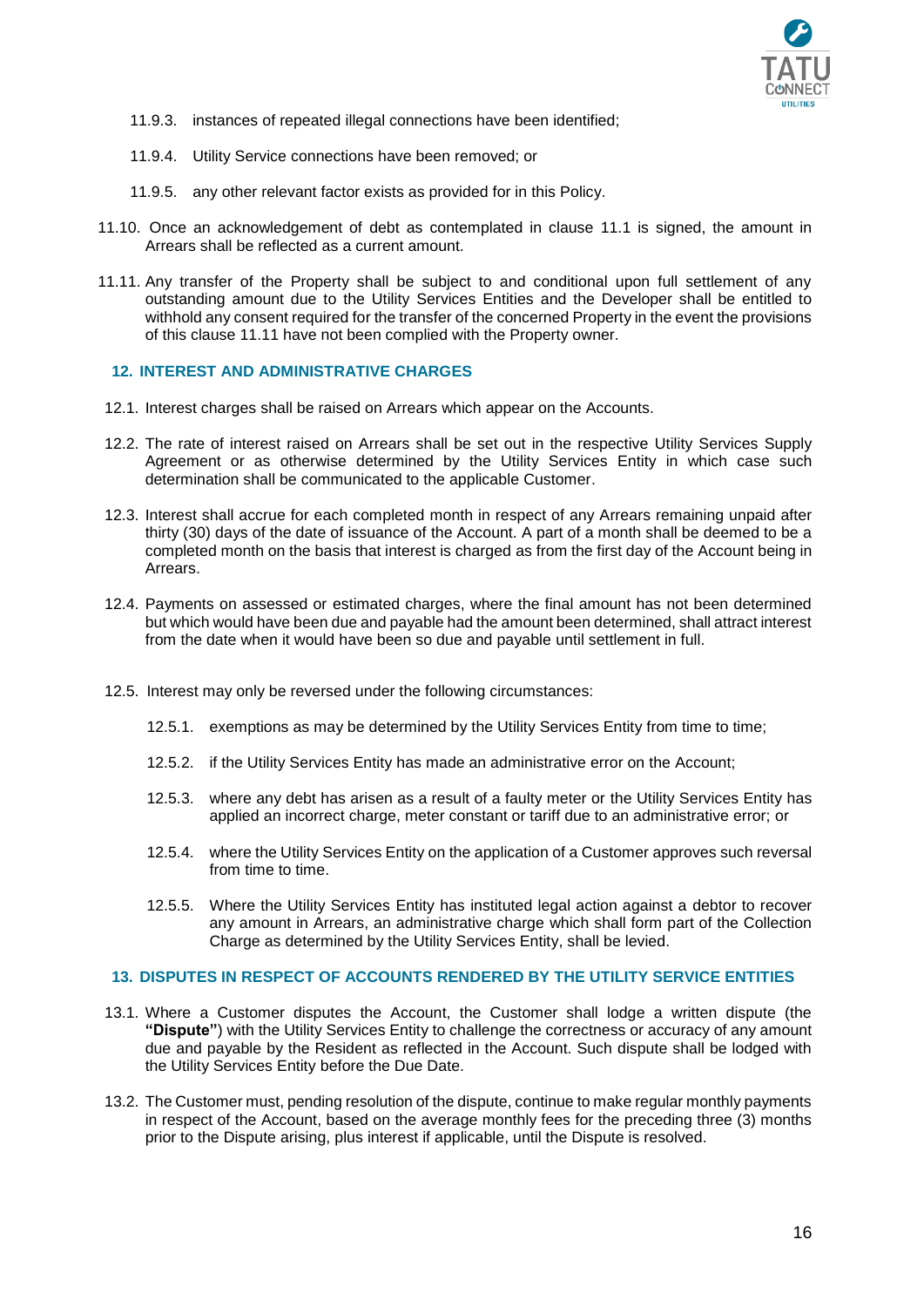

- 13.3. Where a Customer fails to lodge a dispute within the period stipulated under clause [13.1](#page-15-2) any correspondence received from the Customer after such period concerning the correctness or accuracy of their Account, will be treated as an enquiry and— (a) the Account will not be suspended; and (b) such enquiry must be accompanied by the payment of at least an amount equal to the average amount per month that was due and payable in respect of the Utility Service concerned during the preceding three (3) months.
- 13.4. Any amount not in dispute must be paid in full by the Customer and Utility Services may be disconnected or restricted, subject to all applicable laws, where such amounts remain unpaid.
- <span id="page-16-2"></span>13.5. The Utility Services Entities undertake to take reasonable steps to ensure that the Dispute or any enquiry made is addressed within a reasonable period and as such shall take the following measures:
	- 13.5.1. investigate or cause the Dispute to be investigated within thirty (30) days, or as soon as practicably possible after the Dispute is received; and
	- 13.5.2. inform the Customer, in writing, of the findings as soon as practicably possible after conclusion of the investigation, instructing that either the Account will be credited with an amount found to have been overpaid or, alternatively, that any amount found to be due and payable must be paid within a reasonable period from the date on which the Customer is notified thereof, unless an appeal is lodged within that period in terms of clause [13.5.3;](#page-16-1)
	- 13.5.3. except for instances where the right of appeal is specifically afforded to a person in terms of any other law, a Customer may, subject to any written law and this Policy, lodge an appeal in writing with the Utility Services Entity against a decision referred to in clause [13.5.2,](#page-16-2) within seven (7) days from the date of notification of the decision; and
	- 13.5.4. the Utility Services Entity must inform the Customer concerned in writing of the decision on the appeal, instructing that any amount found to be overpaid will be credited to such person's account or, alternatively, that any amount found to be due and payable must be paid within seven (7) days from the date on which the person is notified there.

## <span id="page-16-1"></span><span id="page-16-0"></span>**14. DISCONNECTION AND RECONNECTION OF ACCOUNTS IN ARREARS**

- 14.1. Arrears on any amount due shall result in disconnection of any the applicable Utility Service for which the amount is owing to the Utility Services Entities.
- 14.2. Prior to disconnection of the Utility Service, the Utility Service Entity shall issue a forty-eight hours' written notice or such other notice as shall be approved by the Competent Authority of intention to disconnect the Utility Services to the Customer.
- 14.3. The Developer or the Utility Service Entities shall conduct regular physical inspections on the Property where the Utility Services have been disconnected to curb any possible illegal connection as set out in clause [18.](#page-19-0)
- 14.4. A disconnection fee, as determined by the Utility Services Entities, from time to time, shall be raised on all Accounts designated for disconnection.
- 14.5. A reconnection fee, as determined by the Utility Services Entities, shall be raised on reconnection of the Utility Services.
- 14.6. The Customer remains liable and responsible for all instances of unauthorised reconnections and disconnections, illegal connection, tampering, damage or theft of any Utility Services Infrastructure installed in the Property. Furthermore, the onus is upon the Customer to ensure that any tenants on the Property refrain from such acts.
- 14.7. An unauthorised reconnection or illegal connection of, or tampering with a Utility Service supply is prohibited and shall constitute a criminal offence which shall result in legal action being taken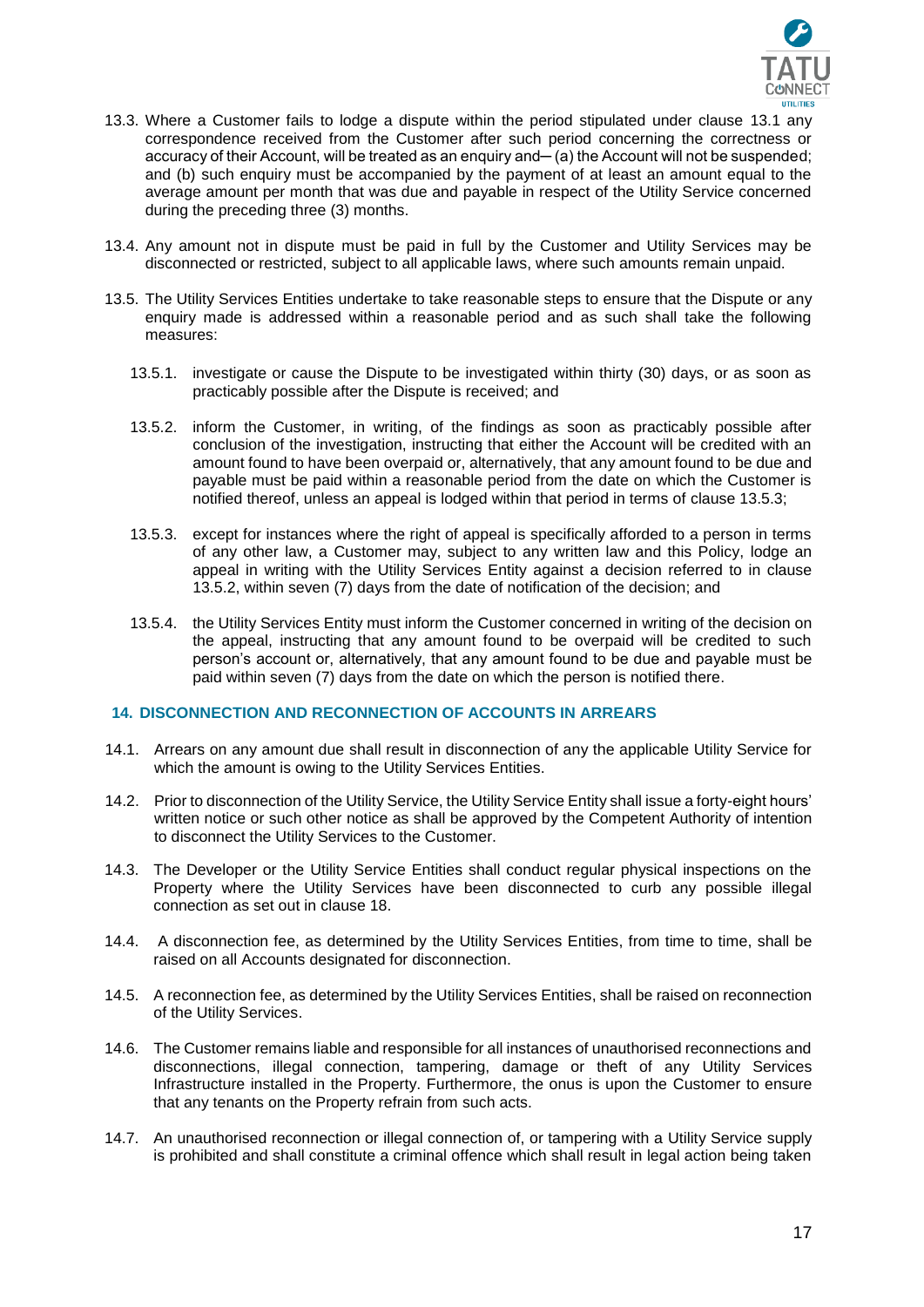

against the Customer and disconnection of Utility Services or removal of the entire Utility Service supply being effected.

- 14.8. Subject to applicable legislation, the Utility Services Entities may refuse the Utility Services to a consumer who is found guilty of fraud, theft or any other criminal offence related to any Utility Service, or, where it is evident that such criminal offence has occurred, until such time as the total costs, penalties, other fees, illegal consumption and any applicable tariffs and rates due to the Utility Services Entities have been paid in full.
- 14.9. Reconnections of Utility Services shall only be allowed when all applicable penalties and fees have been paid and the debt has been extinguished or suitable arrangements have been made to settle the debt.
- <span id="page-17-1"></span>14.10. In addition to the other circumstances in which a Utility Service may be disconnected in terms of this Policy, Utility Services may be disconnected, after due notice has been given where a Customer:
	- 14.10.1. is an individual; the Customer is deceased and such has not been reported to the Utility Services Entities; or
	- 14.10.2. is a company or other legally formed entity; the Customer has been deregistered and such has not been reported to the Utility Services Entities; or
	- 14.10.3. is a company or other legally formed entity; the Customer is deregistered and continues to trade but fails to settle debt owed to the Utility Services Entities.
- 14.11. Reconnection of Utility Services where such services have been disconnected in terms of clause [14.10](#page-17-1) of this Policy shall be authorised when:
	- 14.11.1. an executor or an administrator has been appointed; or
	- 14.11.2. the company or other legal entity has been re-registered.
- 14.12. The Utility Services of Customers on pre-paid meters, who tamper with their services, shall be disconnected and any amounts due to the Utility Services Entities shall become payable immediately.

#### <span id="page-17-0"></span>**15. DEBT COLLECTION**

- 15.1. The Developer shall set up a debt collection unit or engage the services of an external debt collection agent to recover outstanding amounts that are considered recoverable in terms of the criteria set out in clause 15.2 of this Policy.
- 15.2. Debts will be considered recoverable if it complies with one or more of the following criteria:
	- 15.2.1. The Utility Service Entity is able to prove the outstanding debt;
	- 15.2.2. The debtor has assets that can be attached against the outstanding debts;
	- 15.2.3. The debtor can easily be traced and identified by the Utility Services Entity; or/ and
	- 15.2.4. The debt has remained outstanding for a period not exceeding one (1) from the date of issue of the Account.
- 15.3. Where arrears or a debt owing to the Utility Services Entities is considered recoverable, the Developer in conjunction with the Utility Services shall engage the services of an external debt collection agent to assist in recovering the debt.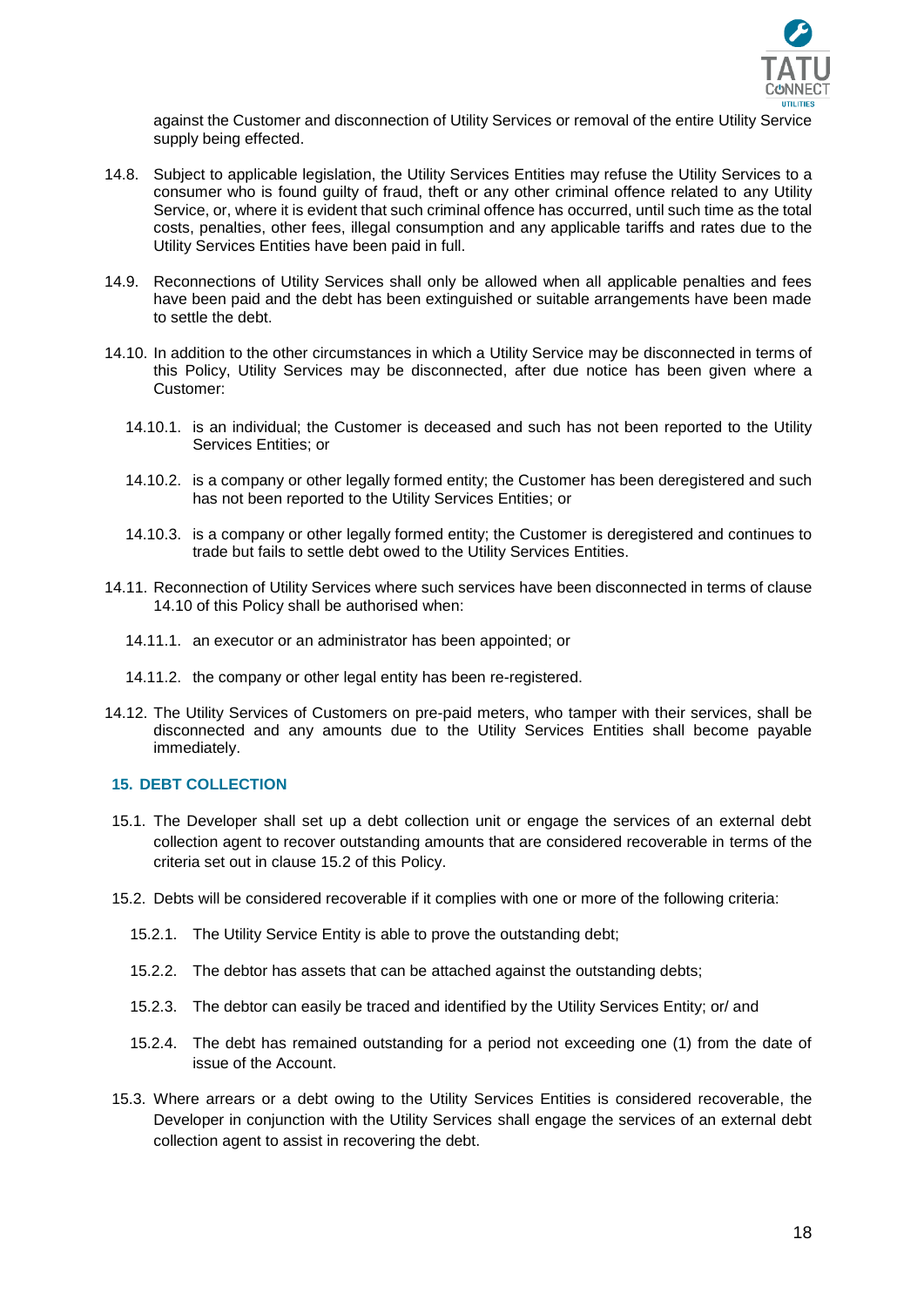

15.4. Where the debtor fails to honour the actions undertaken by the debt collection unit or the external debt collection agents, the Developer acting through the Utility Services Entities shall institute legal proceedings against the debtor.

#### <span id="page-18-0"></span>**16. IRRECOVERABLE DEBTS**

- <span id="page-18-3"></span>16.1. Where an Arrears or a debt owing to the Utility Services Entities is considered irrecoverable in terms of the criteria set out in clause [16.3](#page-18-2) of this Policy, and provided that there is sufficient provision to cover bad debts due to the Utility Services Entities, the Utility Services Entities may elect to write off such Arrears or debt.
- 16.2. The Utility Services Entities shall report to the Developer all amounts that have been written off as irrecoverable in terms of clause [16.1](#page-18-3) and all such information shall also be included in the monthly budget statements.
- <span id="page-18-2"></span>16.3. Debt will only be considered as irrecoverable if it complies with one or more of the following criteria:
	- 16.3.1. all reasonable notifications and cost-effective legal avenues have been exhausted to recover a specific outstanding amount;
	- 16.3.2. any amount as determined by the Utility Services Entities from time to time, will be considered too small, after having followed basic checks, to warrant further endeavours to collect it;
	- 16.3.3. the cost to recover the debt does not warrant further action;
	- 16.3.4. it has been proven that the debt has remained outstanding for a period exceeding year (1) years from the date of issue of the Account;
	- 16.3.5. the debtor is untraceable or cannot be identified so as to proceed with further action;
	- 16.3.6. if the debtor has emigrated leaving no assets of value to cost-effectively recover the Utility Services Entities' claim;
	- 16.3.7. if, for whatever reason, it is not possible for the Utility Services Entities to prove the debt outstanding;
	- 16.3.8. a court has ruled that the claim is not recoverable;
	- 16.3.9. the claim is subject to an out of court settlement agreement;
	- 16.3.10. the Utility Services Entities has resolved that the debt is irrecoverable;
	- 16.3.11. if an offer of Full and Final Settlement is accepted and confirmed in writing by the Utility Services Entities; or/and
	- 16.3.12. the outstanding amount as a result of an administration error.

#### <span id="page-18-1"></span>**17. DEEMED OWNERS**

- 17.1. The persons contemplated under clause [1.1.18.5](#page-5-0) shall be liable for the payment of any Outstanding Amount or debt for the provision of any Utility Service.
- 17.2. Notwithstanding the provisions of clause [17.3,](#page-19-3) for the purposes of liability for an Account, the occupier or occupiers of a Property which vests in persons specified under clause [1.1.18.5](#page-5-0) will be regarded a deemed owner. The Utility Services Entities may request a deemed owner to sign a Customer Service Agreement. Where there is more than one occupier on the Property, every occupier will be jointly and severally liable for an Account.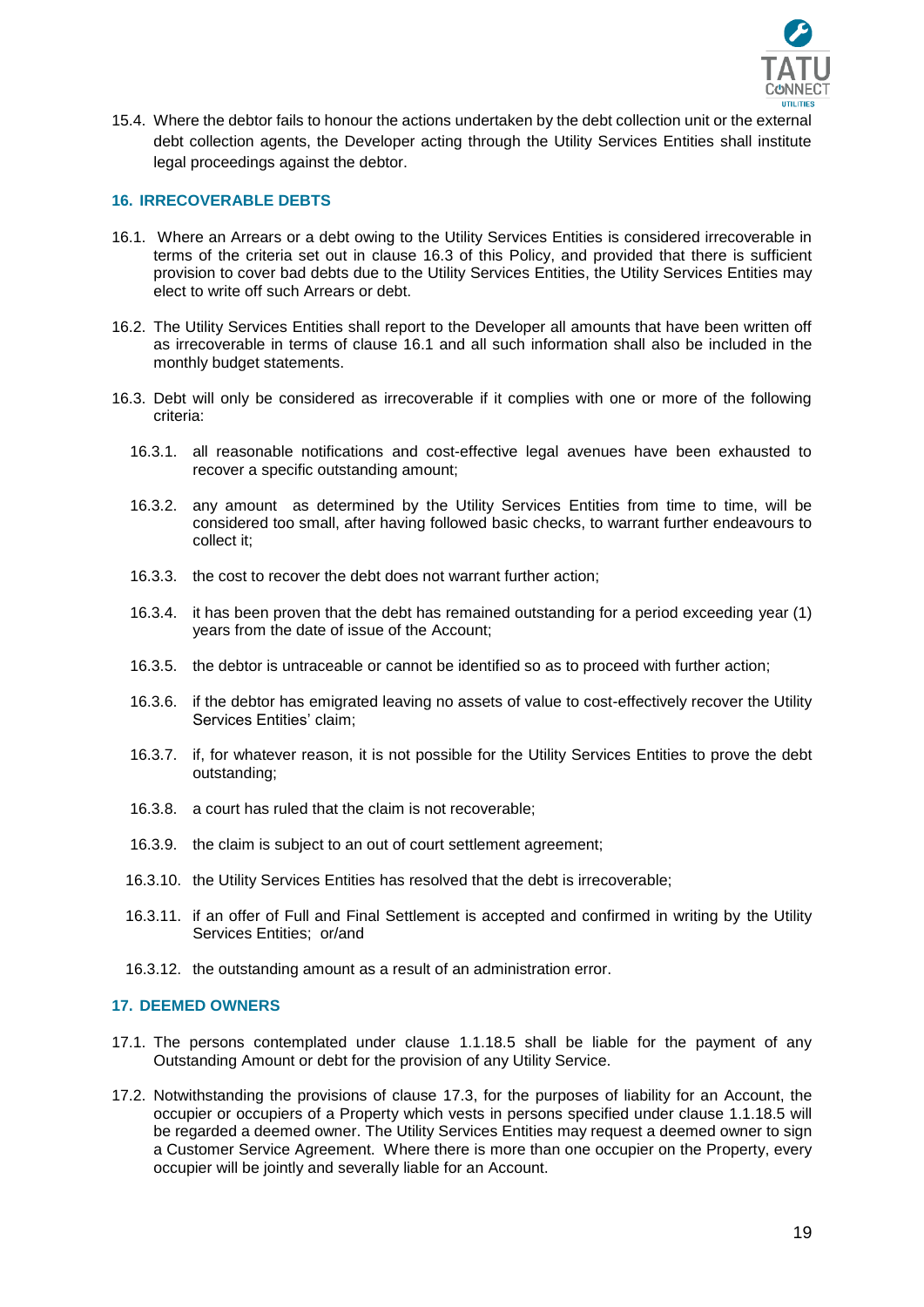

- <span id="page-19-3"></span>17.3. "Deemed Ownership" does not confer any rights on an occupier other than the liability to pay the Accounts or as contemplated in this Policy.
- 17.4. In accordance with clause [14.10,](#page-17-1) failure to inform the Utility Services Entities that the Property forms part of a deceased Customer's estate may result in the disconnection of Utility Services, until an executor or representative has been appointed.
- 17.5. As regards succession matters:
	- 17.5.1. Where a deceased Customer's estate has not been wound up within a period of three (3) years, then the Utility Services Entities, without derogating from such other rights as may exist in law, may disconnect a Utility Service to the Property, or review the provisions of any applicable Customer Service Agreement.
	- 17.5.2. The Utility Services Entities may conclude a Credit Arrangement with any person who wishes to settle a deceased Customer's debt or a portion thereof. This provision is intended to assist family members of a deceased Customer or an occupier of Property that is vested in a deceased Customer's estate, to receive Utility Services pending the winding up of the concerned estate.

## <span id="page-19-0"></span>**18. RIGHT OF ACCESS TO PROPERTY BY THE UTILITY SERVICES ENTITIES**

- 18.1. An authorised official may access any Property at any reasonable time in order to read, inspect, install or repair any meter or service connection, or to disconnect, stop or restrict the provision of any Utility Service.
- 18.2. Should access to the Property be unreasonably denied or prevented for the purposes of effecting a disconnection, a disconnection penalty fee may be raised in the Account.
- 18.3. Any official or contractor appointed by the Utility Services Entities for the purposes set out herein, may, at all reasonable times enter any Property to which Utility Services are supplied by the Utility Services Entities, in order to inspect the Utility Services Infrastructure for the purpose of ascertaining the quantity of Utility Services supplied or consumed, or to disconnect or terminate such supply or remove any apparatus belonging to the Utility Services Entities.
- 18.4. Should the Customer fail to allow access to the Property to which Utility Services are supplied by the Utility Services Entities on three (3) consecutive occasions without any reasonably justifiable reason (which should be communicated to the Utility Services Entities immediately); which failure results in financial detriment to the Utility Services Entities or damage to the Utility Services infrastructure, the Utility Services Entities may, having given due notice, disconnect, stop, restrict or discontinue the provision of any Utility Service.

## <span id="page-19-1"></span>**19. TRANSMISSION OF DOCUMENTS**

- 19.1. Where any Account, notice or other document issued by the Utility Services Entities in terms of this Policy is required to be given or delivered by the Utility Services Entities to any Customer, such communication may be:
	- 19.1.1. posted by registered mail to the last known address of the Customer;
	- 19.1.2. e-mailed to the Customer's e-mail account provided; or
	- 19.1.3. sent via short message to the Customers cell phone number.

# <span id="page-19-2"></span>**20.** *PRIMA FACIE* **EVIDENCE OF INFORMATION**

- 20.1. For the purposes of the recovery of any amount due and payable to the Utility Services Entities in terms of this Policy:
	- 20.1.1. a copy of any relevant Account; and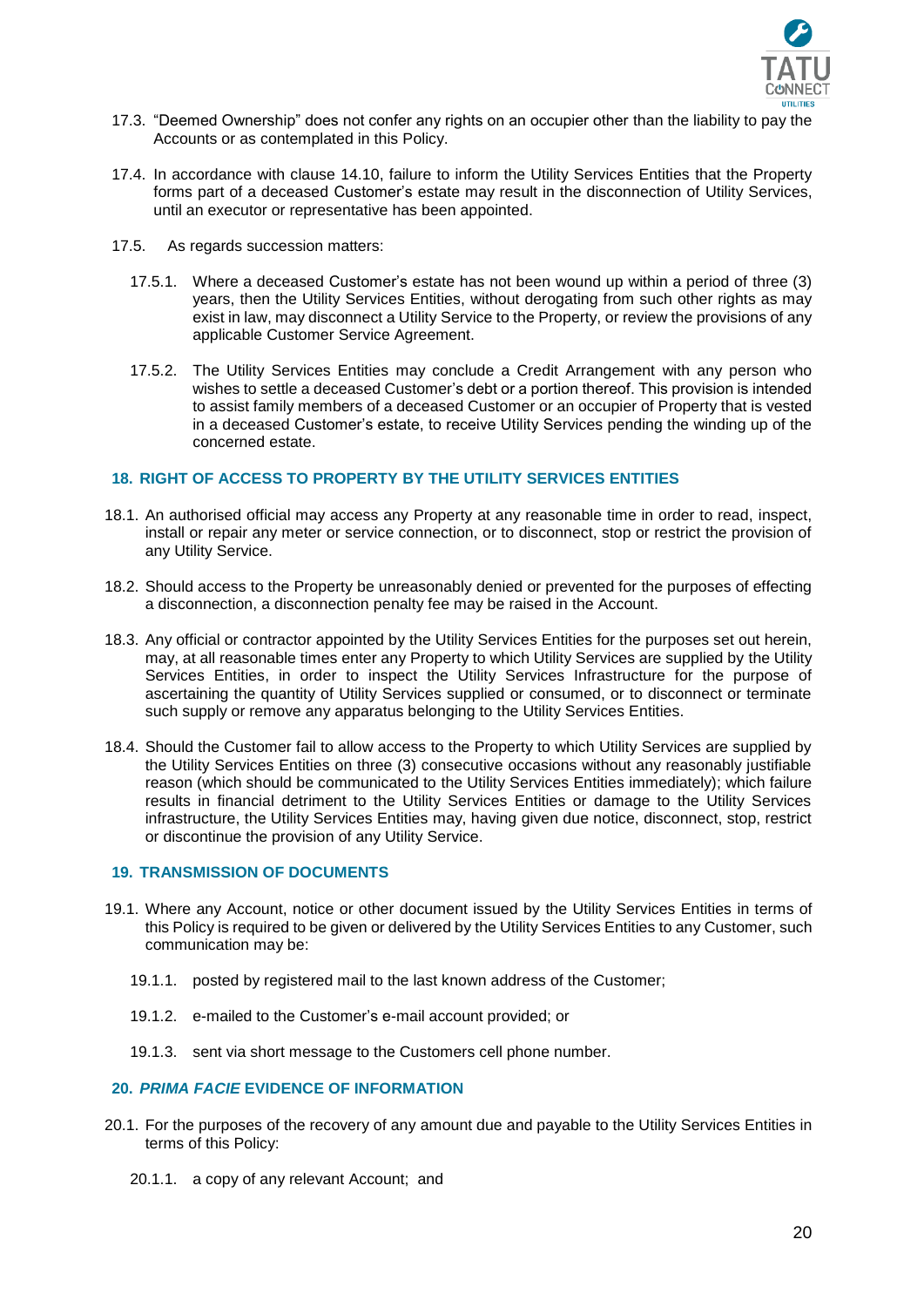

20.1.2. a certificate issued by the Utility Services Entities confirming the amount due, shall constitute *prima facie* evidence of the information contained in such documents.

## <span id="page-20-0"></span>**21. UPDATE OF CUSTOMER DETAILS**

- 21.1. A Customer shall furnish the Utility Services Entities with their updated information details when a change of such information occurs, or on request by the Utility Services Entities, which includes but is not limited to:
	- 21.1.1. contact details of the Customer;
	- 21.1.2. details of executors or administrators of deceased estates (where applicable);
	- 21.1.3. deregistration or termination of a company, trust or other legal entity if the company, trust or other legal entity is the Customer;
	- 21.1.4. details of deceased:
		- 21.1.4.1. company directors;
		- 21.1.4.2. trustees of trusts; and
		- 21.1.4.3. partners of a partnership;
	- 21.1.5. notice of a company placed under liquidation or is insolvent and the letters of appointment of any insolvency practitioner in the event of insolvency or liquidation; and
	- 21.1.6. any change of members, partners, directors or trustees of any juristic person if the juristic person is the Customer.
- 21.2. A failure to update information with the Utility Services Entities or a failure to respond to the Utility Services Entities request for updated information may, subject to the principles of administrative justice, result in the restriction of utility Services or disconnection of services.

# <span id="page-20-1"></span>**22. LEGAL ACTION**

- 22.1. Legal proceedings may be instituted by the Utility Services Entities to recover Arrears on Accounts, where:
	- 22.1.1. disconnection or other action provided under this Policy yielded no satisfactory result;
	- 22.1.2. disconnection action is not possible due to the nature of the services for which the Account has been rendered; or
	- 22.1.3. the Arrears are older than ninety (90) days.

## <span id="page-20-2"></span>**23. CONFLICT**

Subject to the applicable laws and regulations, if there shall be any inconsistency or conflict between the provisions of this Policy and the provisions of the lease agreement relating to the Property (as the case may be), the provisions of the concerned lease agreement shall prevail.

# <span id="page-20-3"></span>**24. APPEALS**

Any Customer who is aggrieved by a decision made by the Utility Services Entities, the Developer and/or a Utility Service Entity pursuant to the terms of this Policy other than the decision contemplated under clause [13,](#page-15-3) may appeal against the decision in accordance with the terms and procedure set out under the Customer Care and Grievance Handling Policy.